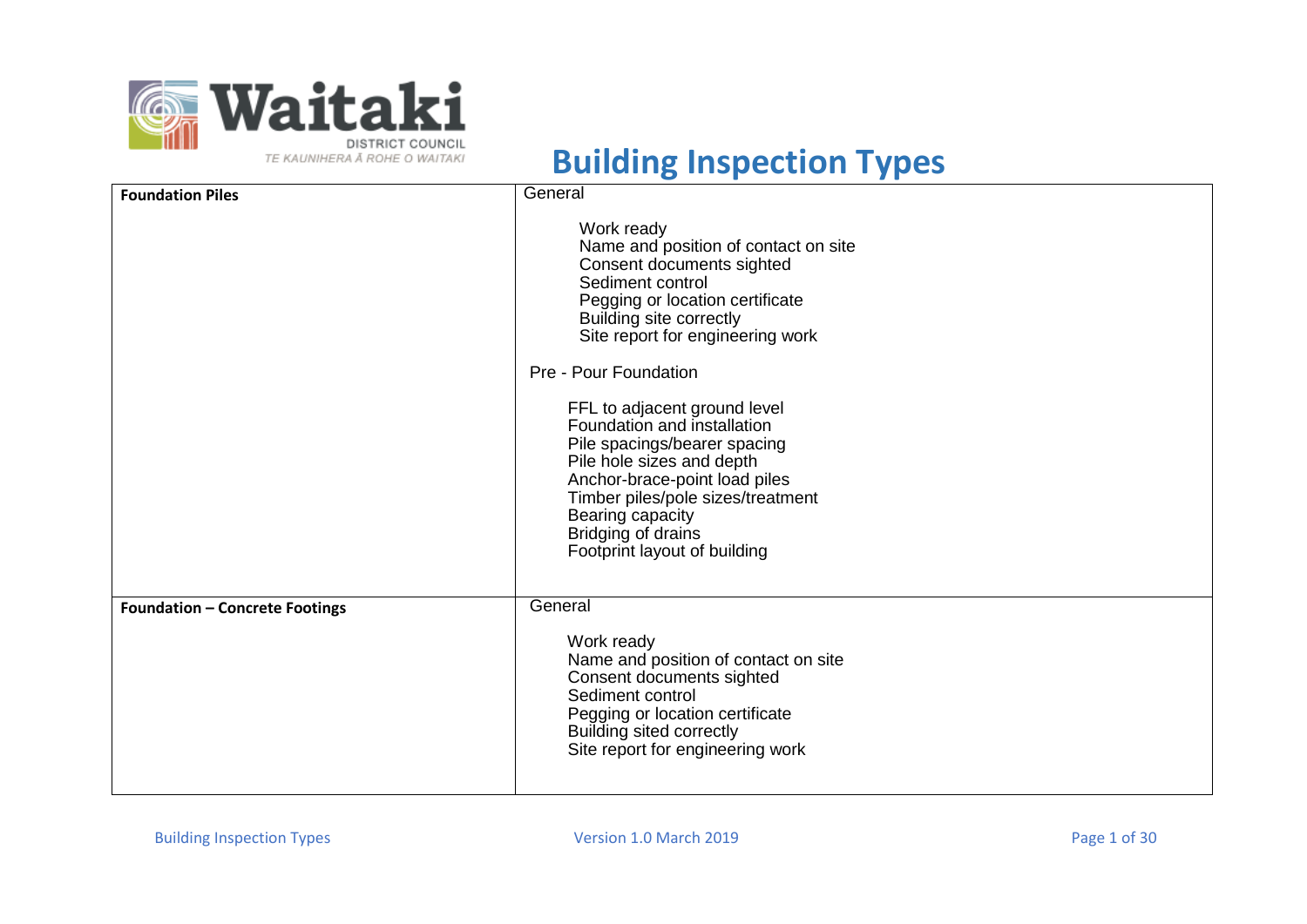

|                         | Pre - Pour Foundation                                                                                                                                                                                                                                                                                                        |
|-------------------------|------------------------------------------------------------------------------------------------------------------------------------------------------------------------------------------------------------------------------------------------------------------------------------------------------------------------------|
|                         | Building platform and site works<br>Excavations<br>Foundation and installation as per NZS3604 or SED<br>Bearing capacity<br>Reinforcing as per consented documents<br>Reinforcing bars lapped and tied<br>Starter steel reinforcing (spacing/size)<br>Steel clearances<br>Bridging of drains<br>Footprint layout of building |
|                         | General                                                                                                                                                                                                                                                                                                                      |
| <b>Subfloor Framing</b> | Work ready                                                                                                                                                                                                                                                                                                                   |
|                         | Name and position of contact on site                                                                                                                                                                                                                                                                                         |
|                         | Consent documents sighted                                                                                                                                                                                                                                                                                                    |
|                         | Sea spray zone                                                                                                                                                                                                                                                                                                               |
|                         | Sub Floor Framing                                                                                                                                                                                                                                                                                                            |
|                         | Bearer size and treatment                                                                                                                                                                                                                                                                                                    |
|                         | Bearer span                                                                                                                                                                                                                                                                                                                  |
|                         | Anchor/braced piles                                                                                                                                                                                                                                                                                                          |
|                         | <b>Bearers</b>                                                                                                                                                                                                                                                                                                               |
|                         | 12kN pile to bearer                                                                                                                                                                                                                                                                                                          |
|                         | 6kN bearer to joist<br><b>Mechanical connections</b>                                                                                                                                                                                                                                                                         |
|                         | Sub floor braces                                                                                                                                                                                                                                                                                                             |
|                         | <b>Bolted connections SS/Galv</b>                                                                                                                                                                                                                                                                                            |
|                         | Floor joist size and centres                                                                                                                                                                                                                                                                                                 |
|                         | Floor joist span                                                                                                                                                                                                                                                                                                             |
|                         | Solid blocking                                                                                                                                                                                                                                                                                                               |
|                         | <b>Stringers</b>                                                                                                                                                                                                                                                                                                             |
|                         | DPM/polythene on ground                                                                                                                                                                                                                                                                                                      |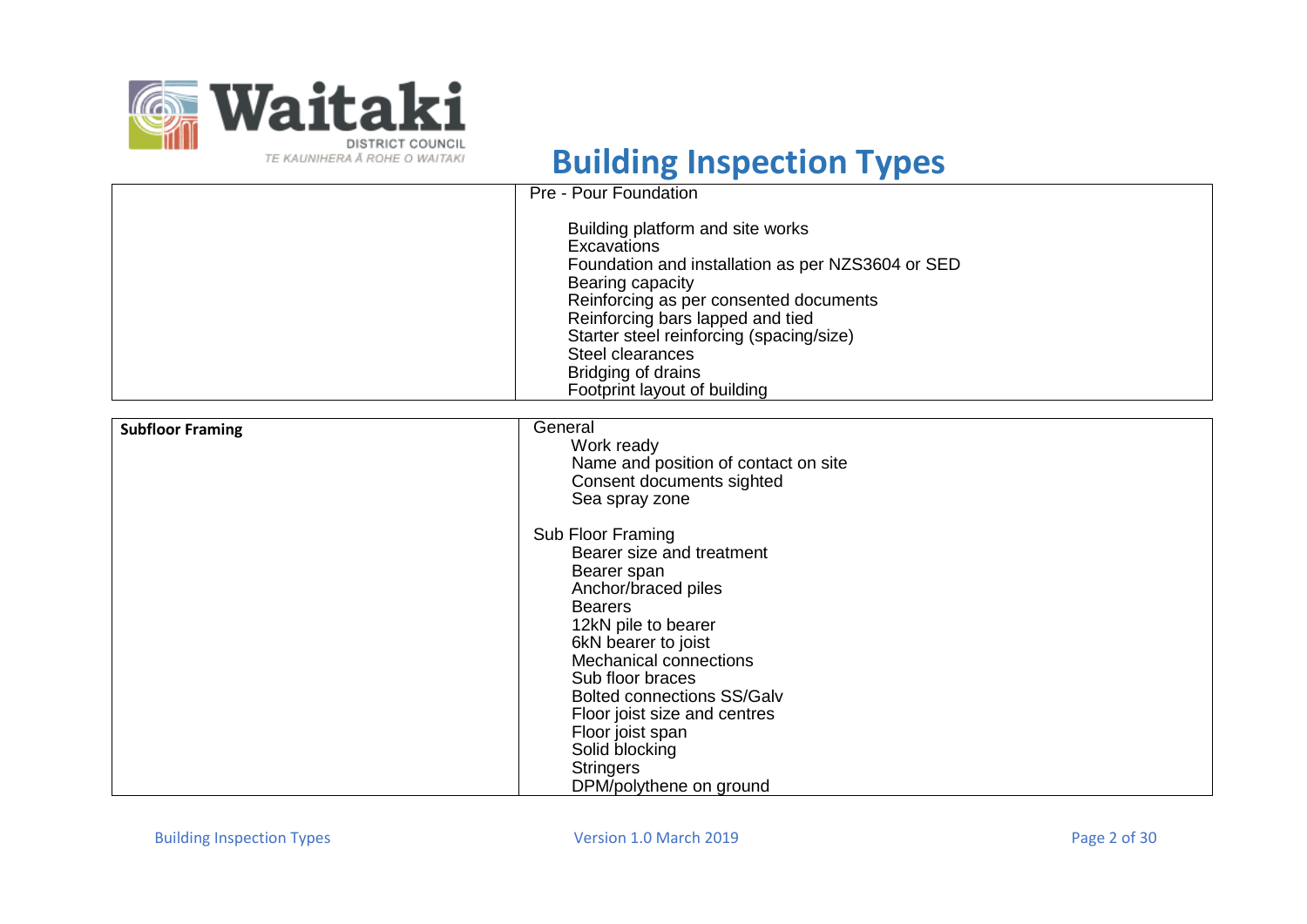

|                           | Timber treatment and stress grade    |
|---------------------------|--------------------------------------|
|                           | Balustrade support(decks)            |
|                           |                                      |
| <b>Blockwork</b>          | General                              |
|                           | Work ready                           |
|                           | Name and position of contact on site |
|                           | Consent documents sighted            |
|                           | Site report for engineering work     |
|                           |                                      |
|                           | <b>Blockwork</b>                     |
|                           | Correct sized masonry blocks         |
|                           | Wall height                          |
|                           | Reinforcing bars, size and laps      |
|                           | Reinforcing steel clearance          |
|                           | Ventilation - 450 mm crawl space     |
|                           | Masonry lintels                      |
|                           | Starter steel correct and tied       |
|                           | Washouts at each starter             |
|                           | Bond beam steel                      |
|                           | Control joints installed             |
| <b>Underslab Services</b> | General                              |
|                           | Work ready                           |
|                           | Name and position of contact on site |
|                           | Consent documents sighted            |
|                           | Site report for engineering work     |
|                           |                                      |
|                           | Documentation                        |
|                           | Drains laid as per plan              |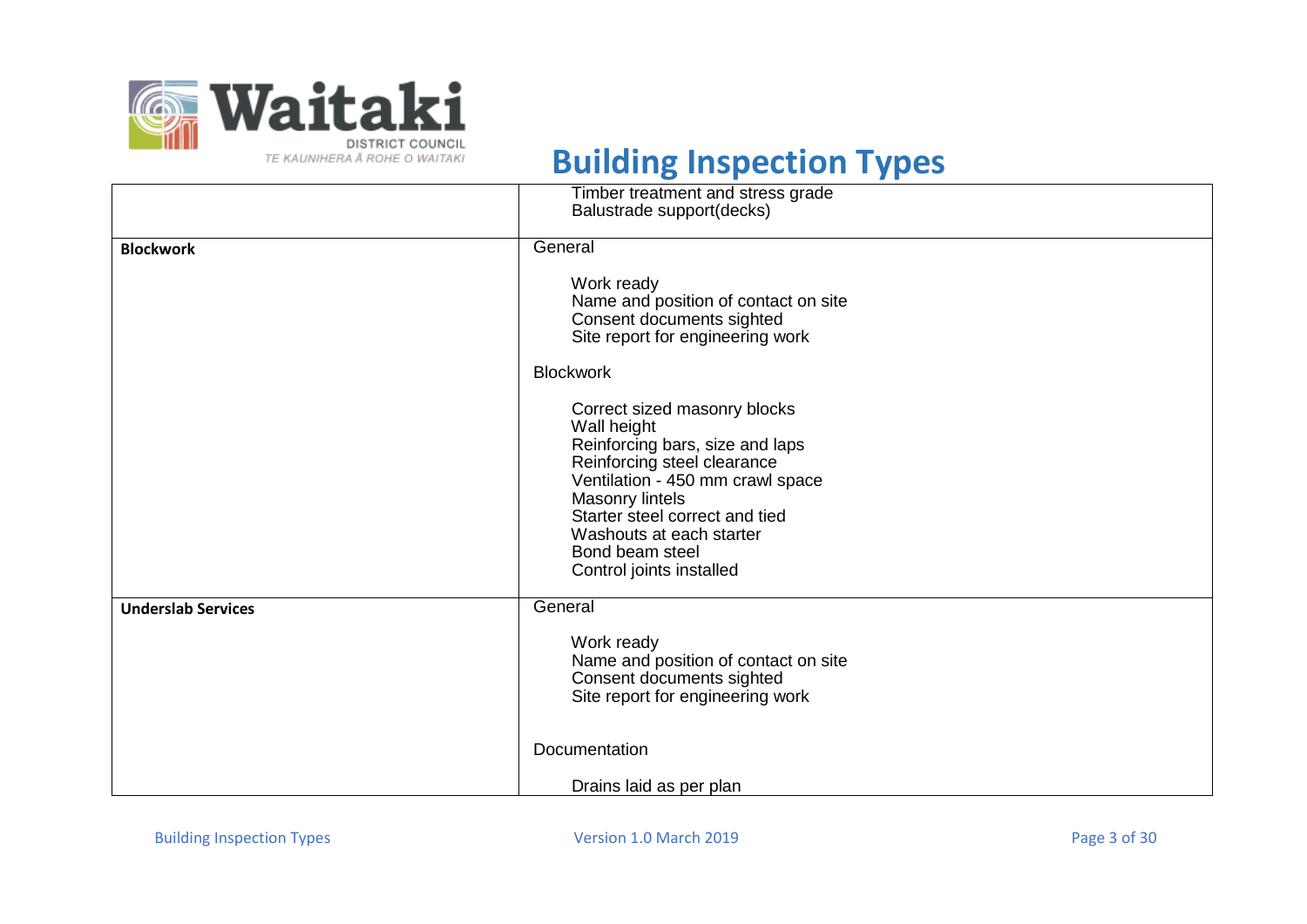

| Maintenance contract required<br>Drainlayer's registration verified<br>Progressive as-built plan received<br>As Built plans                                                                                                            |
|----------------------------------------------------------------------------------------------------------------------------------------------------------------------------------------------------------------------------------------|
| Fill under Slab<br>Fill depth<br>Fill material<br>Sand blinding<br>Compaction                                                                                                                                                          |
| Plumbing under Slab<br>Plumber<br>Drains and wastes laid to grade<br>Water test required for AS3500<br>Bedding<br>Lagging to pipework penetrations<br>Pipe size<br>Venting<br>Clearance around waste<br>Protection<br>Copper TPR drain |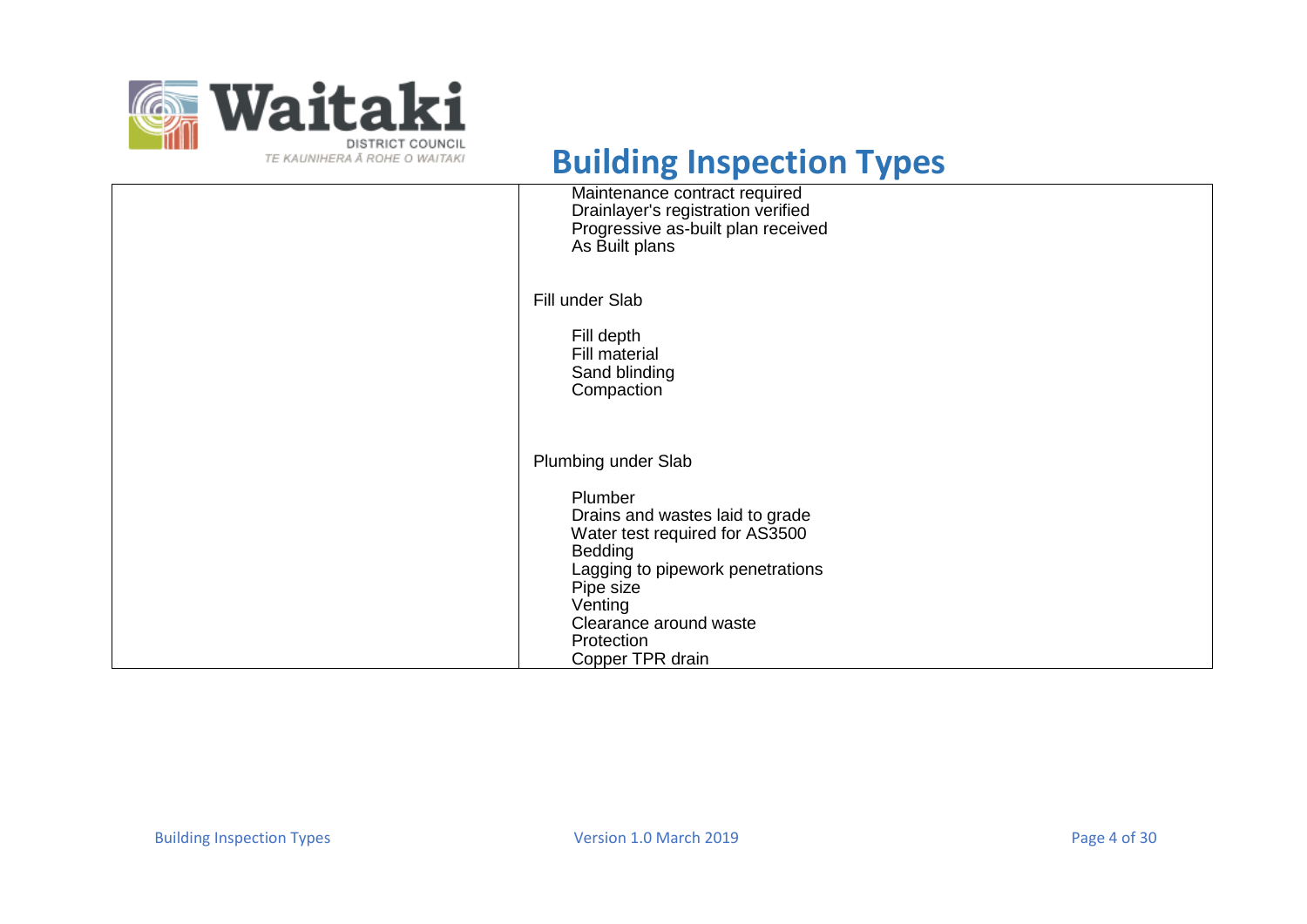

| <b>Floor Slab</b>            | General                                                                                                                                                                                                                                                                                                                                                                                                                                                                                                                                         |
|------------------------------|-------------------------------------------------------------------------------------------------------------------------------------------------------------------------------------------------------------------------------------------------------------------------------------------------------------------------------------------------------------------------------------------------------------------------------------------------------------------------------------------------------------------------------------------------|
|                              | Work ready<br>Name and position of contact on site<br>Consent documents sighted<br>Site report for engineering work<br>Pre- Pour Slab<br>Granular fill compacted and sand blinding<br>DPM lapped and taped<br>Mesh size/laps/tied/chairs<br>Starter steel returned to slab radius of bends<br>Perimeter reinforcing<br>Concrete thickness<br><b>Wall starters</b><br>Slab thickening to load bearing walls<br>Step down to patio, garage etc<br>Isolated pads and column supports<br>Free joints<br>Door-brick rebates<br>Underfloor insulation |
| <b>Wall and Roof Framing</b> | General                                                                                                                                                                                                                                                                                                                                                                                                                                                                                                                                         |
|                              | Work ready<br>Name and position of contact on site<br>Consent documents sighted<br>Sediment control<br>Floor plan layout checked<br>Truss plan sited/uplifted<br>Sea spray zone                                                                                                                                                                                                                                                                                                                                                                 |
|                              | Roof Framing and Fixings                                                                                                                                                                                                                                                                                                                                                                                                                                                                                                                        |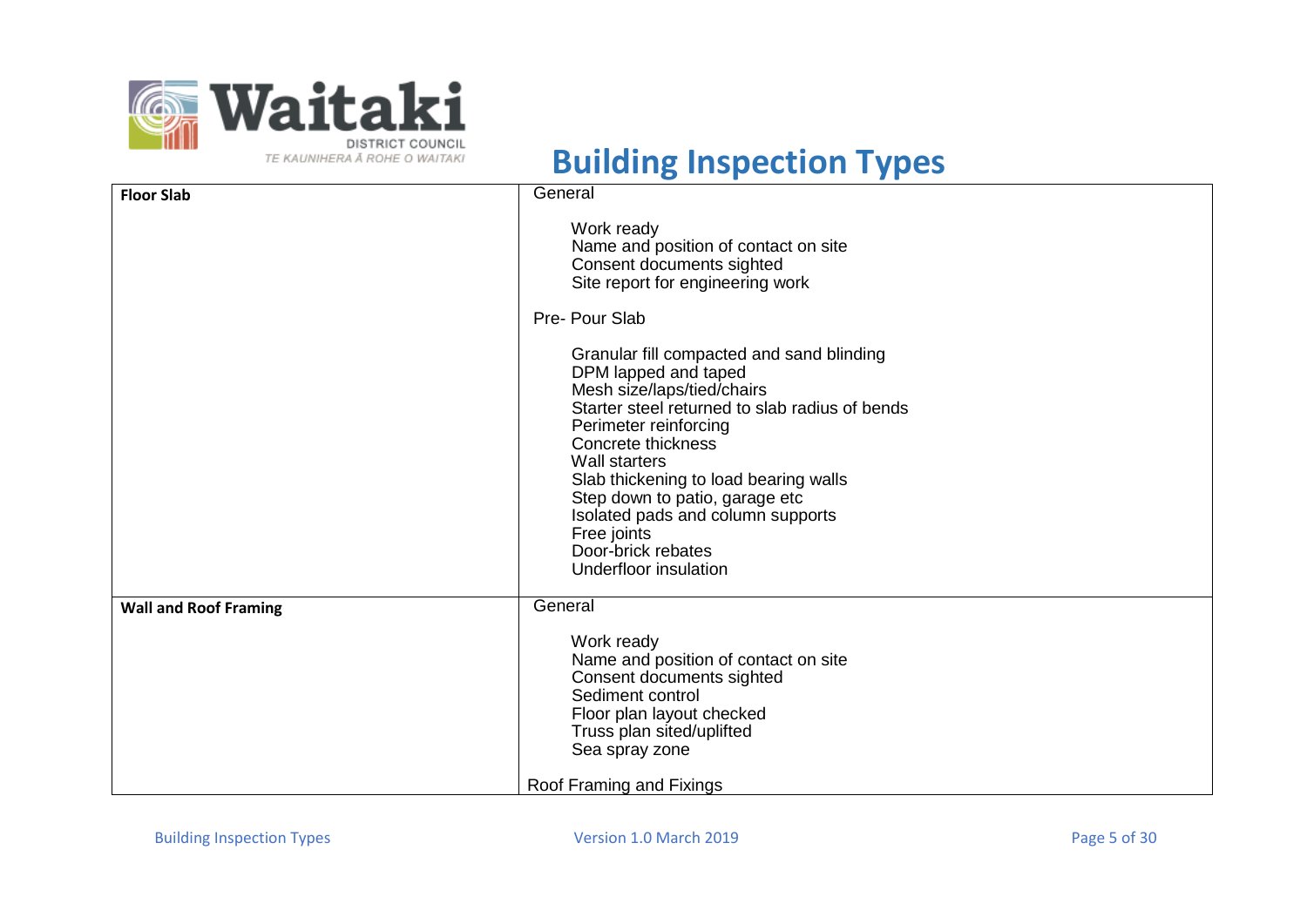

| <b>Truss Plan</b><br>Truss as built designer<br>Framed roof<br>Wind zone<br><b>Truss fixings</b><br><b>Purlins</b><br>Bottom cord restraints<br>Roof plane bracing<br>Internal gutters |
|----------------------------------------------------------------------------------------------------------------------------------------------------------------------------------------|
| Wall Framing and Fixings                                                                                                                                                               |
| Wall framing<br>Gable studs<br>Lintel size/fixing/support/straps<br>Top plate fixings<br>Fire wall, solid blocking<br>Damp proof course/membrane<br>Bottom plate                       |
| <b>Wall Bracing</b>                                                                                                                                                                    |
| External brace fixings<br>Internal brace bottom plate fastening<br>Sheet bracing<br>Brace height<br>Dragon ties<br><b>Beams</b>                                                        |
| Timber beams and fixings<br>Steel beams and portals<br>Steel beams fixings                                                                                                             |
| Mid Floor                                                                                                                                                                              |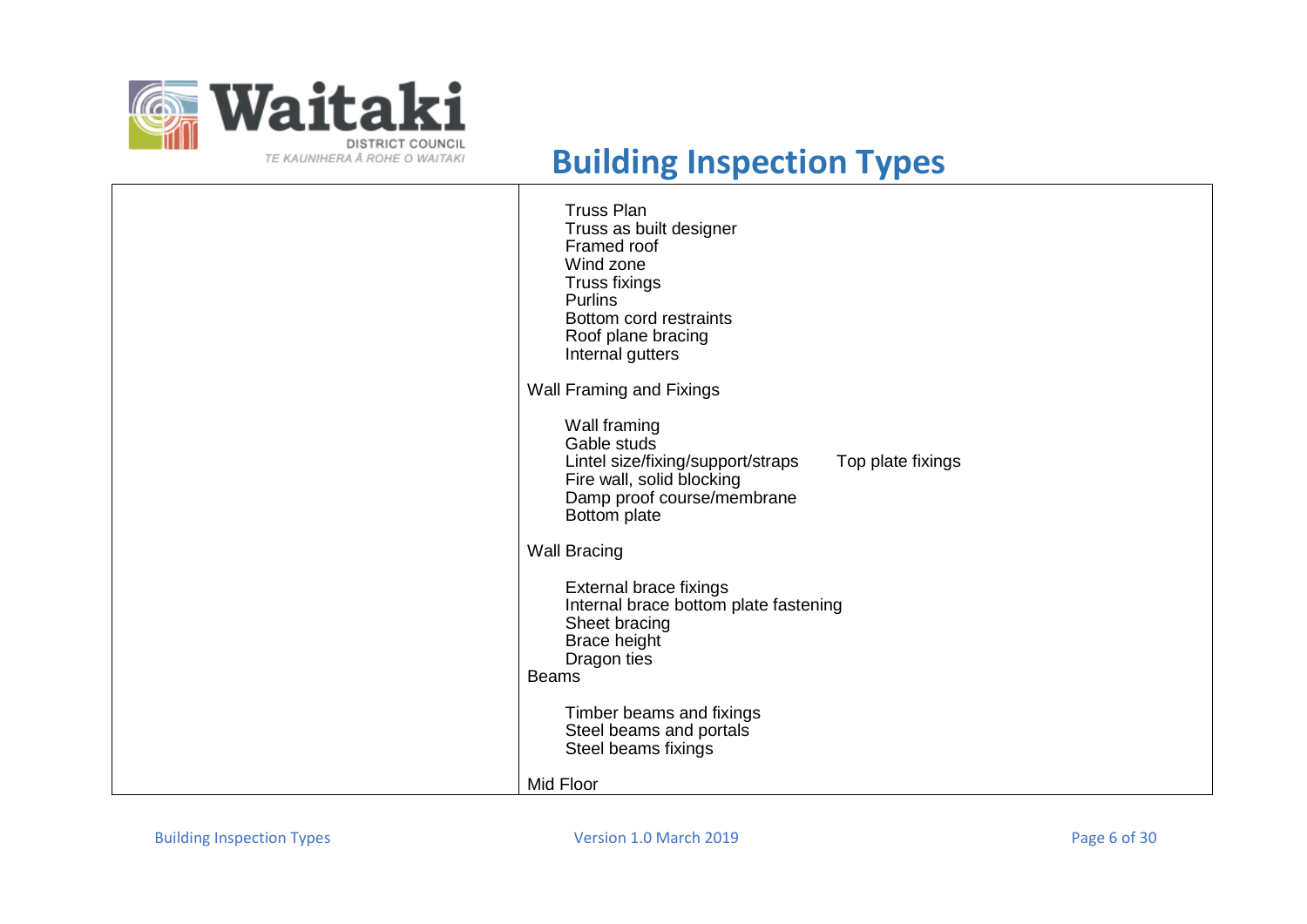

| Framing grade<br><b>Timber treatment</b><br>Timber sizes/spans<br>Framing notches/holes<br>Plywood fixed<br>Joist/notches/holes<br>Diaphragm, solid blocking<br>Stair pitch/headroom<br>Second storey floor joists<br>Point load/bearing joists<br>Fire wall connections |
|--------------------------------------------------------------------------------------------------------------------------------------------------------------------------------------------------------------------------------------------------------------------------|
| Membrane Roof                                                                                                                                                                                                                                                            |
| Substrate material/treatment<br>Fixing of substrate<br>Support to substrate<br>Fall to roof<br>Fillets and gaps to sheets                                                                                                                                                |
| <b>Decks</b>                                                                                                                                                                                                                                                             |
| Deck supports<br>Deck joists size and centres<br>Stepdown<br>Deck wash down gap<br>Parapet min. 5° slope<br>Deck saddle flashings<br>Deck outlets<br>Deck bracing (over 2m wide)<br><b>Barrier fixings</b><br>Deck overflows                                             |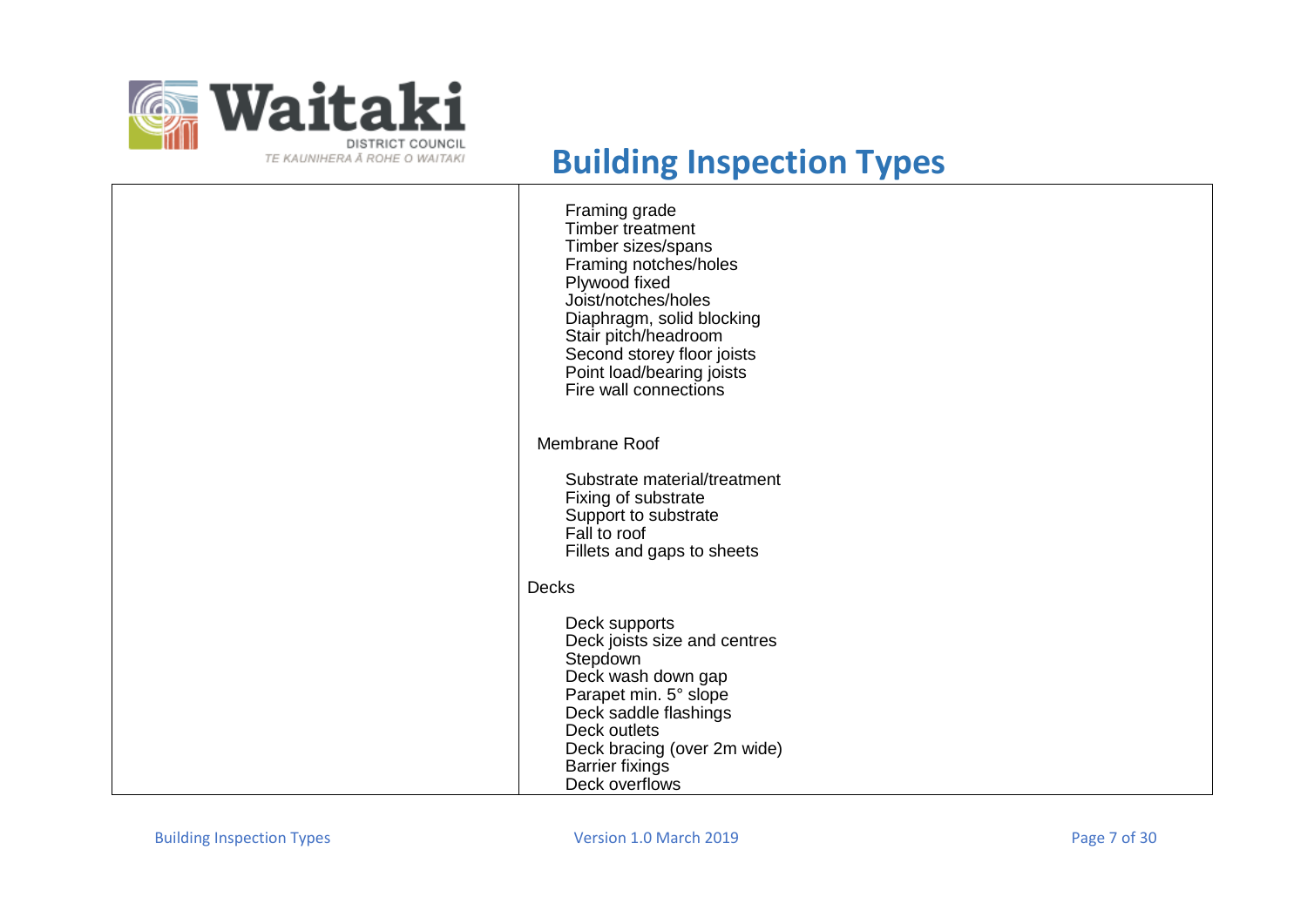

|                            | Decking supported clear of membrane<br>Deck slope<br>Substrate fixing for membranes<br>Deck threshold as consented                                                                                                                                                                     |
|----------------------------|----------------------------------------------------------------------------------------------------------------------------------------------------------------------------------------------------------------------------------------------------------------------------------------|
| <b>Pre-Cladding - Wrap</b> | General                                                                                                                                                                                                                                                                                |
|                            | Work ready<br>Name and position of contact on site<br>Consent documents sighted<br>Site report for engineering work<br>Sea spray zone                                                                                                                                                  |
|                            | <b>Building Wraps</b>                                                                                                                                                                                                                                                                  |
|                            | RAB board tape<br>Gable RAB<br>RAB board or wrap as consented<br>RAB fixing<br><b>Building wrap</b><br>Wrap returned into openings<br>Flashing tape<br>Seal around penetrations<br>Tape required for studs (over 450 $\varphi$ )<br>Consent approved products used<br>Face of building |
|                            | <b>Cavity Construction</b>                                                                                                                                                                                                                                                             |
|                            | Cavity batten<br>Cavity base and/or head ventilation<br>Pipes/services clear from cavity<br>Cavity closed<br>Nail fixings of batten                                                                                                                                                    |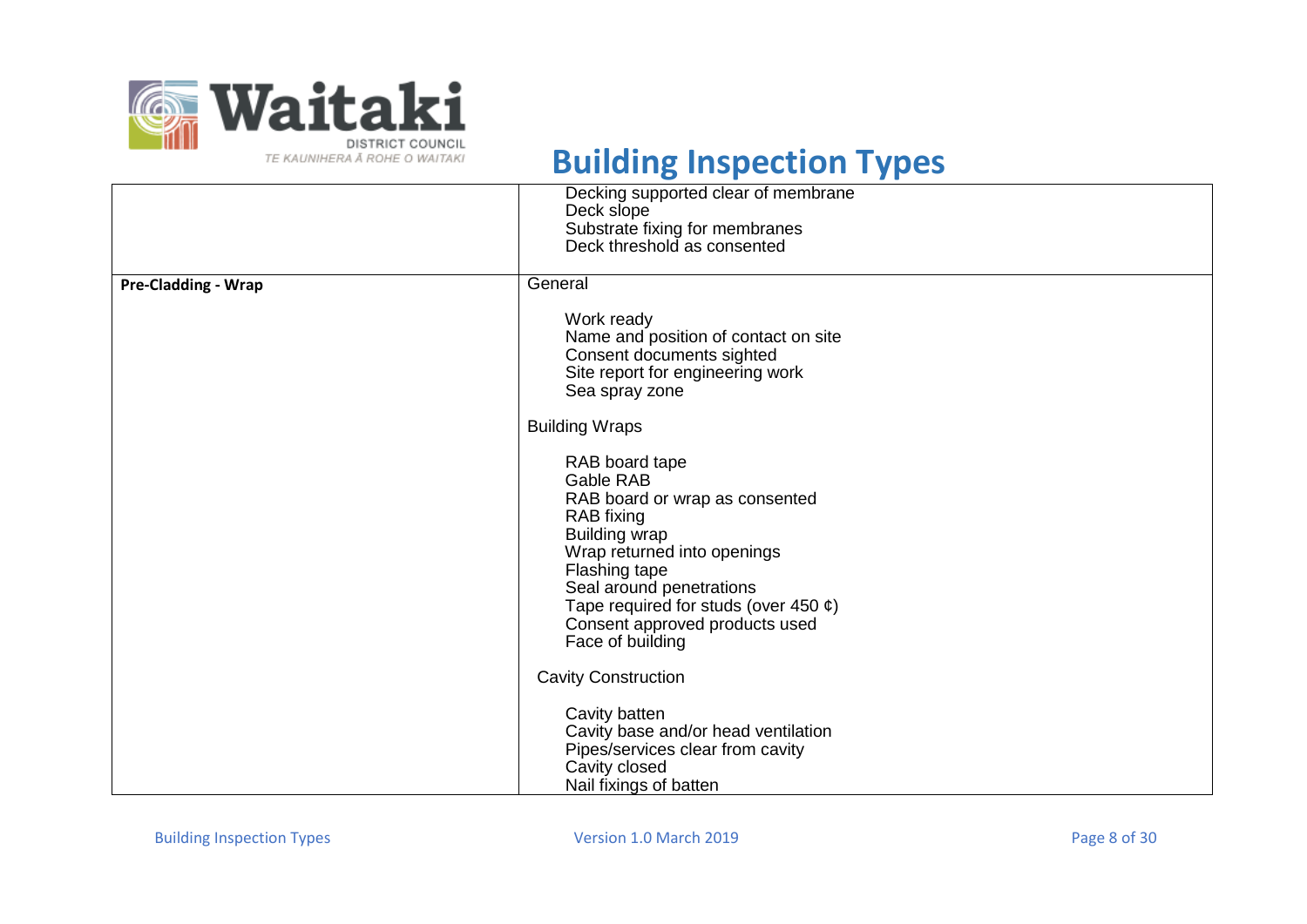

|                            | <b>Batten treatment</b><br>Vermin protection                                                                                                                                                                                                                           |
|----------------------------|------------------------------------------------------------------------------------------------------------------------------------------------------------------------------------------------------------------------------------------------------------------------|
|                            |                                                                                                                                                                                                                                                                        |
|                            | Flashings                                                                                                                                                                                                                                                              |
|                            | <b>Windows</b><br>Doors<br>Saddle flashing<br>Roof<br>Dissimilar cladding junctions<br>Parapet<br>Stop ends<br>Support bars in place<br><b>Sills</b><br>Window head<br>Cladding changes<br>Roof/wall junction<br>Sill flashing type<br>Apron<br>End clearances/fascias |
|                            | Miscellaneous                                                                                                                                                                                                                                                          |
|                            | Balcony/decks fall<br>Balcony/decks - drains<br>Membranes installed<br>Minimum 5° slope                                                                                                                                                                                |
| <b>Half-Height Masonry</b> | General                                                                                                                                                                                                                                                                |
|                            | Work ready<br>Name and position of contact on site<br>Site conditions<br>Consent documents sighted                                                                                                                                                                     |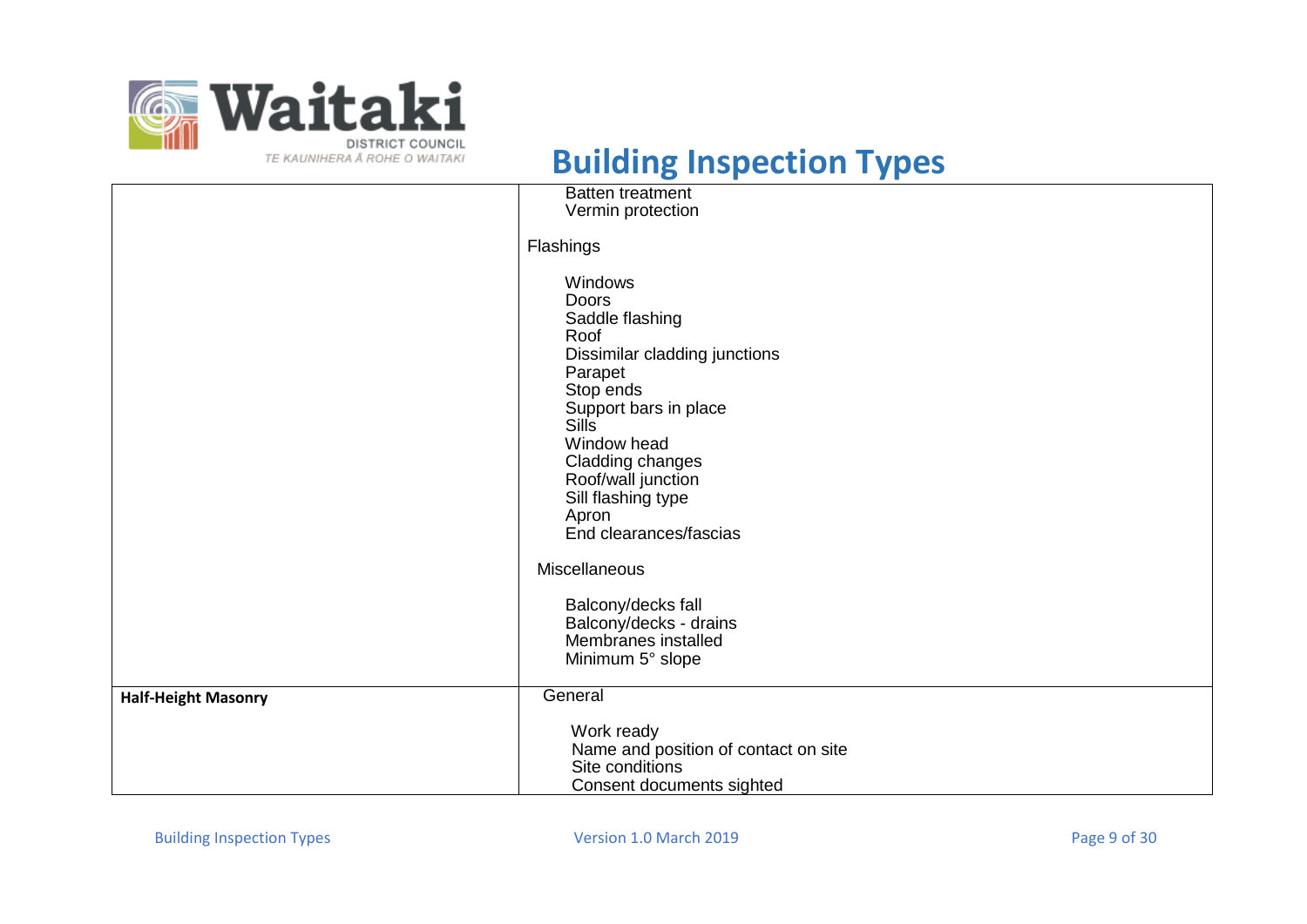

| Consent approved products used<br>Face of building                                                                                                                                                                                                                                                                                                                                                                                                                                                                                                 |
|----------------------------------------------------------------------------------------------------------------------------------------------------------------------------------------------------------------------------------------------------------------------------------------------------------------------------------------------------------------------------------------------------------------------------------------------------------------------------------------------------------------------------------------------------|
| Sea spray zone                                                                                                                                                                                                                                                                                                                                                                                                                                                                                                                                     |
| <b>Brick Veneer</b>                                                                                                                                                                                                                                                                                                                                                                                                                                                                                                                                |
| Wrap inspection<br><b>Type</b><br>Control joint<br>Ties durability/size<br>Tie embedment<br>Tie fixings<br>Mechanical fixings<br>Panel size<br>Openings and ends<br>Weep holes<br>Pipes and services clear of cavity<br>Steps in split floor levels flashed<br>Cavity clean/rebate sealer visible<br>Cavity size<br>Mortar joints<br>Lintel/shelf angle fixings into framing<br>Shelf angle flashing<br>Sill bricks<br>Cover to window and door joinery<br>Mortar widths<br>Veneer sitting on foundation<br>Sealing of penetrations<br>Max heights |
| Flashings                                                                                                                                                                                                                                                                                                                                                                                                                                                                                                                                          |
| Head flashings<br>Jamb flashings                                                                                                                                                                                                                                                                                                                                                                                                                                                                                                                   |
|                                                                                                                                                                                                                                                                                                                                                                                                                                                                                                                                                    |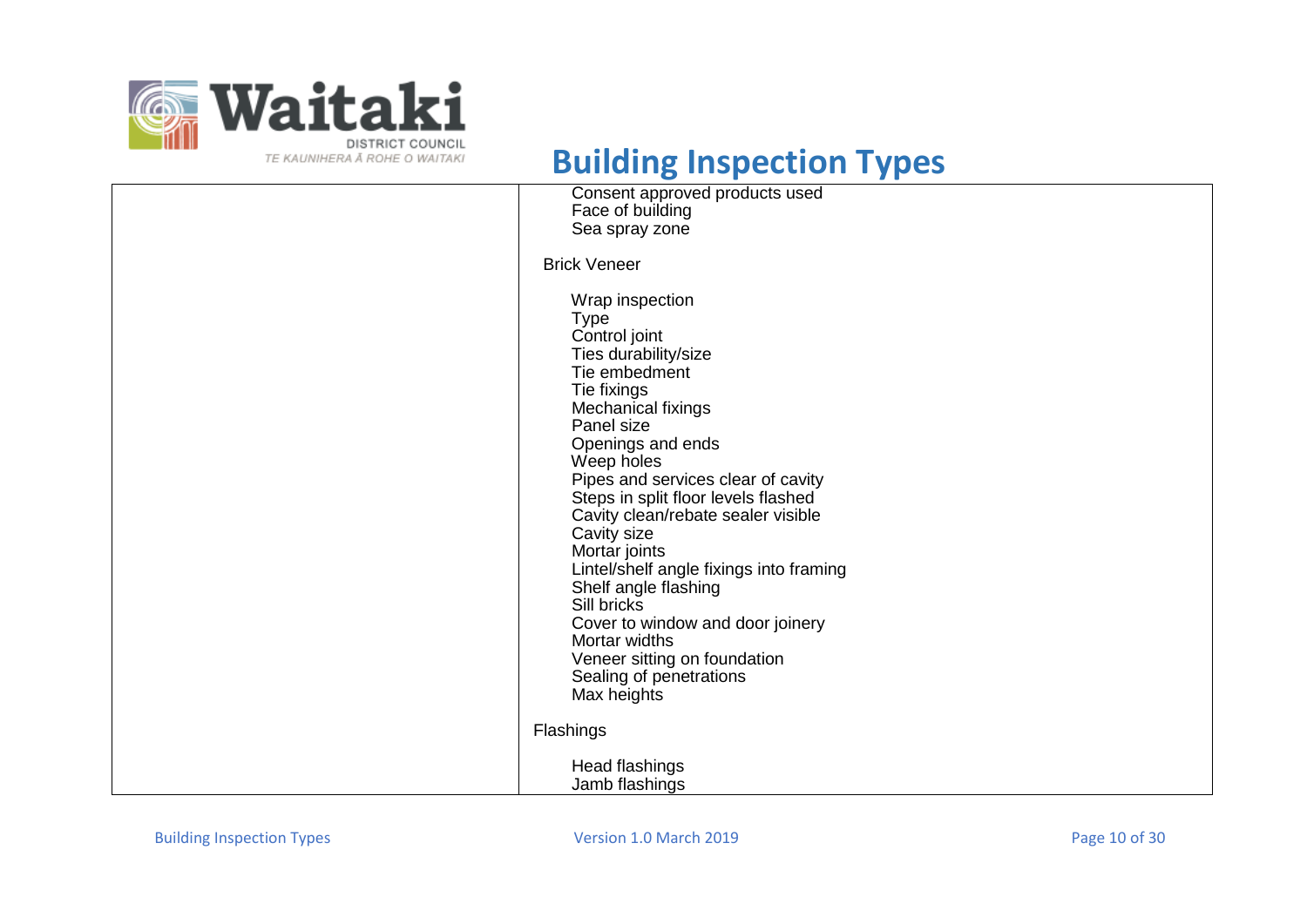

|                              | <b>Sills</b>                         |
|------------------------------|--------------------------------------|
|                              | Meter box flashings                  |
|                              | Saddle flashing                      |
|                              | Roof                                 |
|                              | Dissimilar cladding junctions        |
|                              | Parapet                              |
|                              | Stop ends                            |
|                              | Support bars in place                |
|                              | <b>Sills</b>                         |
|                              | Cladding changes                     |
|                              | Roof/wall junction                   |
|                              | Sill flashing type                   |
|                              | Apron<br>End clearances/fascias      |
|                              |                                      |
| <b>Pre-Plaster Exterior</b>  | General                              |
|                              | Work ready                           |
|                              | Name and position of contact on site |
|                              | Consent documents sighted            |
|                              | Maintenance contract                 |
|                              |                                      |
|                              | <b>Pre Plaster Exterior</b>          |
|                              | <b>Netting</b>                       |
|                              | Slip layer                           |
|                              | Substrate fixing                     |
|                              | Flashings                            |
|                              | Vermin proofing                      |
|                              |                                      |
| Pre-Line - Building/Plumbing | General                              |
|                              | Work ready                           |
|                              | Name and position of contact on site |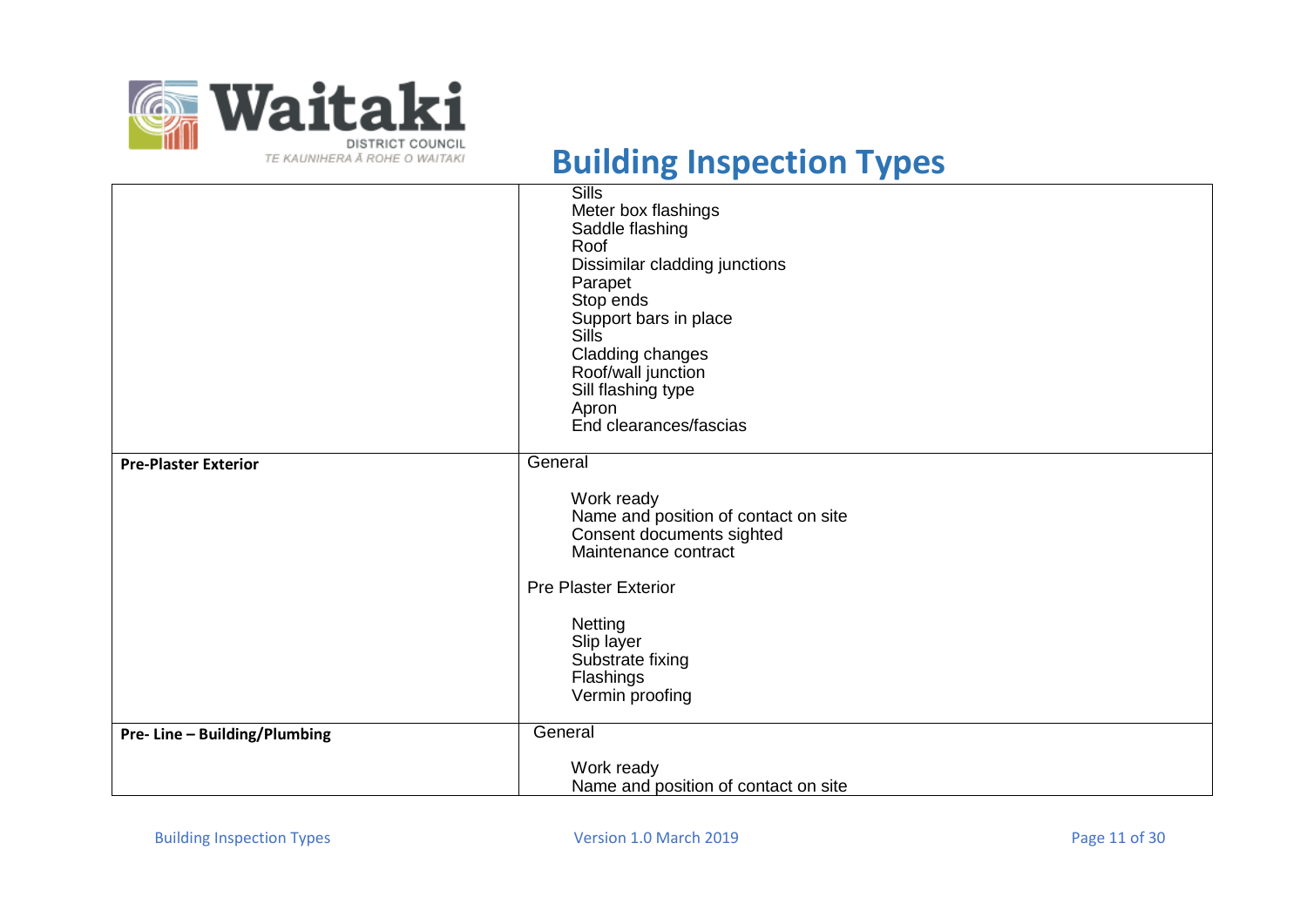

| Consent documents sighted<br>Floor plan layout checked                                                                                                                                                                                                                                                                                                                                                                                                                       |
|------------------------------------------------------------------------------------------------------------------------------------------------------------------------------------------------------------------------------------------------------------------------------------------------------------------------------------------------------------------------------------------------------------------------------------------------------------------------------|
| Pre-Line Building                                                                                                                                                                                                                                                                                                                                                                                                                                                            |
| Exterior cladding / RAB system<br>Moisture content walls/ceiling battens<br>Ceiling battens/Access Hatch<br>Diaphragm ceilings<br>Moisture content 1st floor joists<br>Insulation<br>Air seal to windows<br>Internal bracing<br>Shower/bath waste DPM<br>Fixing of glazing units<br>Joinery correct for wind zone<br>Ducting<br>Metal backing angle for tile walls<br>Safety glass location<br>Stairs - treads, risers<br>Fire engineer or IQP cert<br>Framing notches/holes |
| Pre-Line Plumbing                                                                                                                                                                                                                                                                                                                                                                                                                                                            |
| Plumbing design<br>HWC ceiling > 200ltr Engineer Design<br>HW restraint<br>Pipe sizing<br>Pipe type<br>Pipe supports<br>Water isolation valve<br><b>Backflow prevention</b><br>Lagging                                                                                                                                                                                                                                                                                       |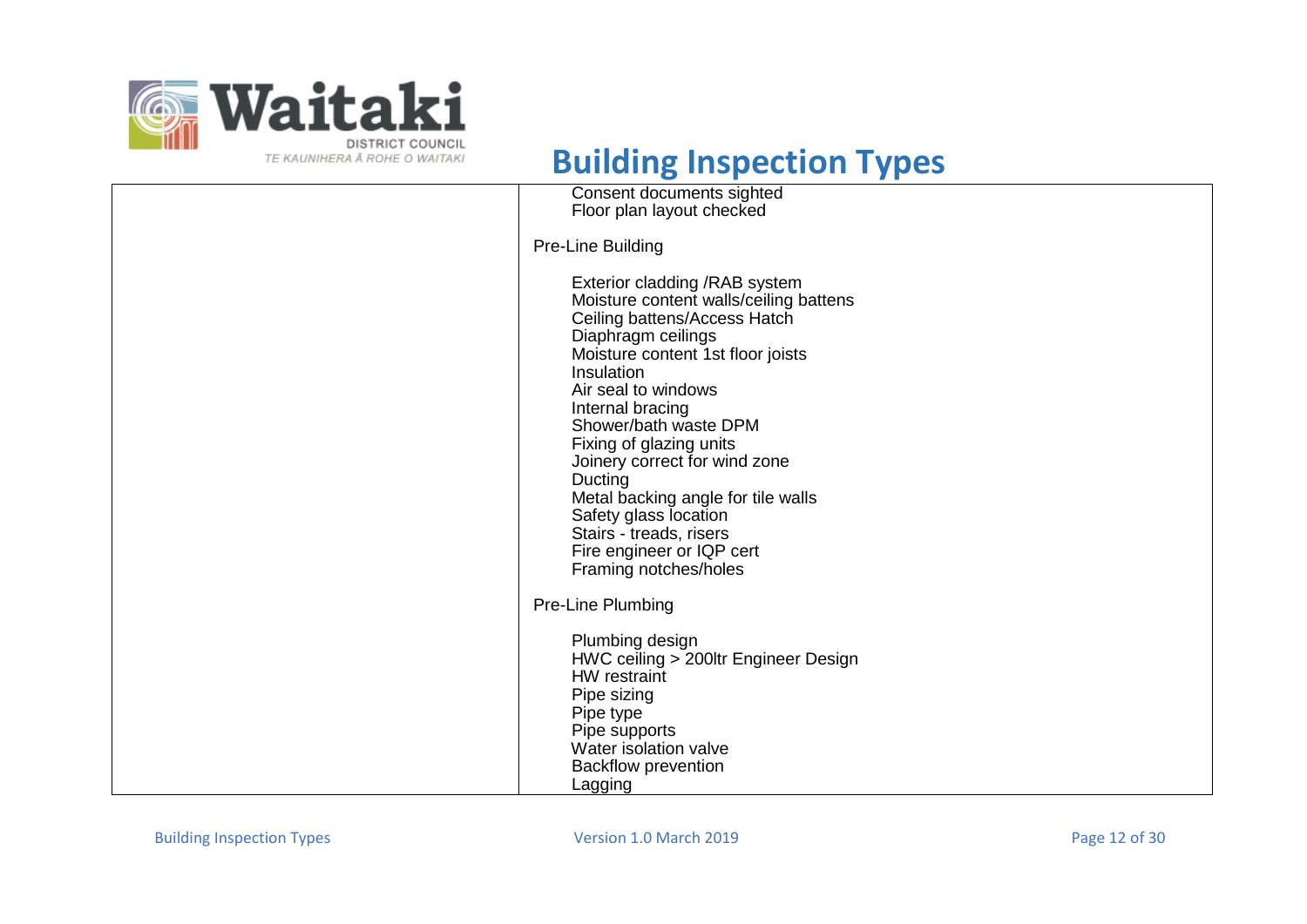

|                          | Pressure test<br>Soil pipe size                                                                                                               |
|--------------------------|-----------------------------------------------------------------------------------------------------------------------------------------------|
|                          | Soil pipe exclusion zones                                                                                                                     |
|                          | Vents                                                                                                                                         |
|                          | Cylinder drains air gap                                                                                                                       |
|                          | Pre-Line fire separations                                                                                                                     |
|                          | Fire separation Layout                                                                                                                        |
|                          | Fire Stopping                                                                                                                                 |
|                          | <b>Accessible Facilities</b>                                                                                                                  |
|                          |                                                                                                                                               |
|                          | Grab rail dwangs                                                                                                                              |
|                          | Accessible shower                                                                                                                             |
|                          | Access route                                                                                                                                  |
|                          | Room size                                                                                                                                     |
|                          | Accessible doors                                                                                                                              |
| <b>Post Line Bracing</b> | General                                                                                                                                       |
|                          | Work ready                                                                                                                                    |
|                          | Name and position of contact on site                                                                                                          |
|                          | Consent documents sighted                                                                                                                     |
|                          | Post Line                                                                                                                                     |
|                          | Bracing element type and position<br>Bracing element length<br>Fastener pattern and fixing of element<br>Penetrations to perimeter of element |
|                          | Wet area Substrate                                                                                                                            |
|                          | Ceiling Diaphragm                                                                                                                             |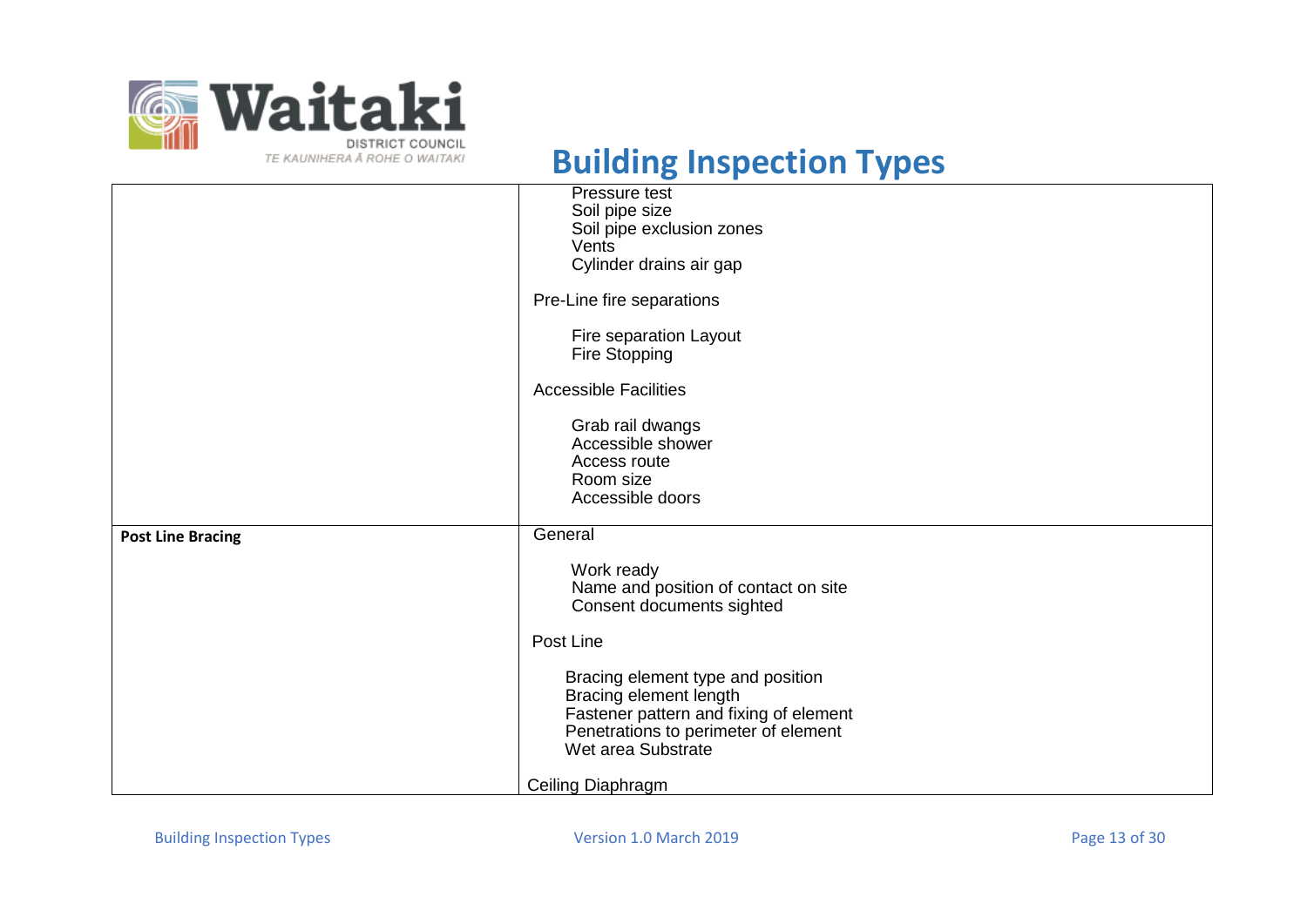

|                                     | Corner/perimeter fastener pattern and spacing<br>Sheet length and back blocking in place<br>Penetrations to ceiling                                                                                                                                                                                                                                                                               |
|-------------------------------------|---------------------------------------------------------------------------------------------------------------------------------------------------------------------------------------------------------------------------------------------------------------------------------------------------------------------------------------------------------------------------------------------------|
| <b>Post Line Firewall</b>           | General<br>Work ready<br>Name and position of contact on site<br>Consent documents sighted                                                                                                                                                                                                                                                                                                        |
|                                     | <b>Fire Resistant Lining</b><br>Fire separations<br>Lining as per consent<br><b>Fixings</b><br>Sheet edges all fixed to framing<br>Joins in multiple layers staggered<br>As built schedule of fire penetrations received<br><b>Penetrations</b><br>Approved proprietary products<br>Kao wool fre resistant insulation<br>Non-combustible fittings<br>Intumescent sealant<br>Total fire separation |
| <b>Foul and Stormwater Drainage</b> | General<br>Work ready<br>Name and position of contact on site<br>Site conditions<br>Consent documents sighted<br>Maintenance contract                                                                                                                                                                                                                                                             |
|                                     | Progressive as built available<br>Drainlayer registration                                                                                                                                                                                                                                                                                                                                         |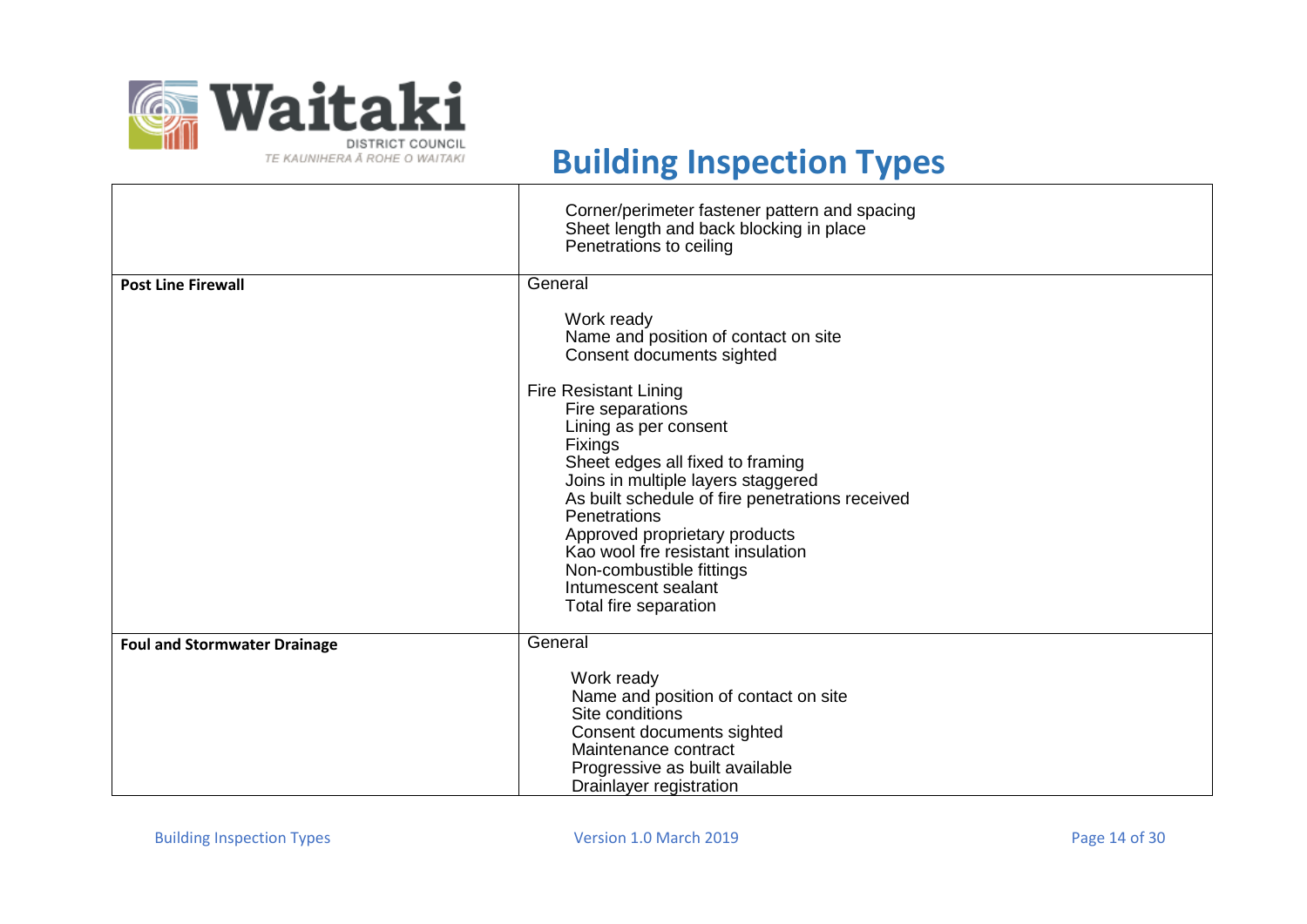

| $\tilde{\phantom{a}}$<br>ш<br>, ,                                                                                                                                                                                                                                                                                                                                                                            |
|--------------------------------------------------------------------------------------------------------------------------------------------------------------------------------------------------------------------------------------------------------------------------------------------------------------------------------------------------------------------------------------------------------------|
| System used<br>Drains laid as per plan<br>As built plans received<br>Site issues                                                                                                                                                                                                                                                                                                                             |
| Foulwater                                                                                                                                                                                                                                                                                                                                                                                                    |
| Drain material<br><b>Gradient %</b><br>Drain depth at boundary<br>Granular bedding<br>Inspection fittings<br>Drain test, air, water, smoke<br>ORG gully trap<br><b>Connection to Council drain</b><br>Inspection chamber/manhole haunched<br>Reflux valves<br>Pumps, alarm, signage<br>Water conservation devices<br>Grease trap<br>Septic tank and effluent field<br>Drain vent<br>Main drain diameter (mm) |
| Stormwater                                                                                                                                                                                                                                                                                                                                                                                                   |
| Drain material<br>Gradient %<br>Drain depth at boundary<br>Granular bedding<br>Inspection fittings<br>Drain test, air, water, smoke<br>Connection to Council drain<br>Connection to Council soakpit                                                                                                                                                                                                          |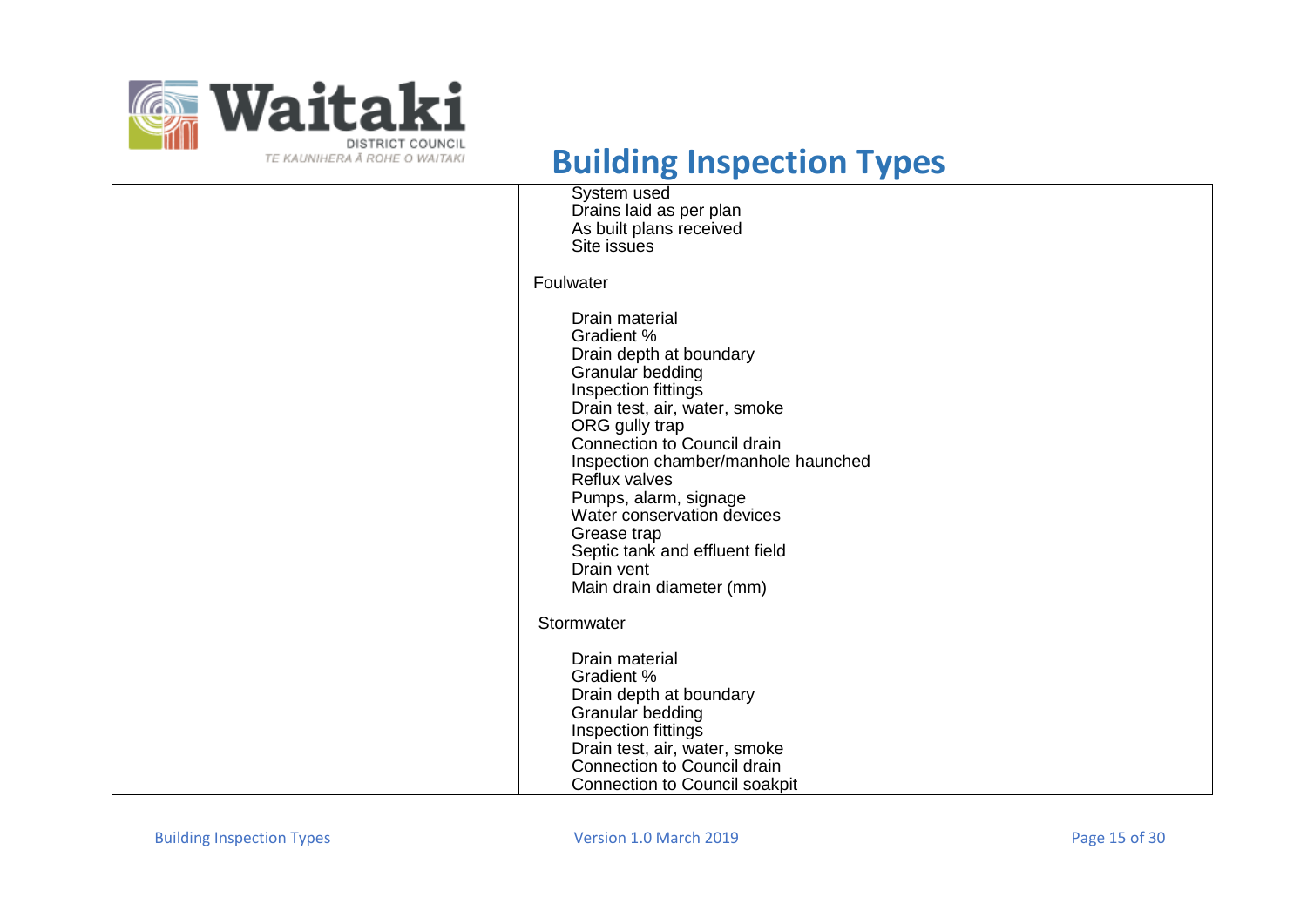

|                                    | Reflux valves<br>Pumps, alarm, signage<br>Manhole, chamber construction<br>Retention or detention tanks<br>Main drain diameter (mm)<br>Sumps trapped<br>Sumps and silt traps with ext. siphons<br>Soakage pits |
|------------------------------------|----------------------------------------------------------------------------------------------------------------------------------------------------------------------------------------------------------------|
|                                    | Retaining wall drainage                                                                                                                                                                                        |
|                                    | Drain size and type<br><b>Drain location</b><br>Trench dimensions, concrete weirs, filter cloth, specified aggregate<br>Drain installed to a silt trap<br>Confirm connection to outfall                        |
| <b>Tanking - Interior/Exterior</b> | General                                                                                                                                                                                                        |
|                                    | Work ready<br>Name and position of contact on site<br>Consent documents sighted<br>Applicator's name                                                                                                           |
|                                    | <b>Interior Tanking Membrane</b>                                                                                                                                                                               |
|                                    | Tanking product<br>Number of coats applied<br>Upstand<br>Penetrations sealed<br>Falls to waste<br><b>Bond breaker</b><br>Reinforcing tape to corners and junctions                                             |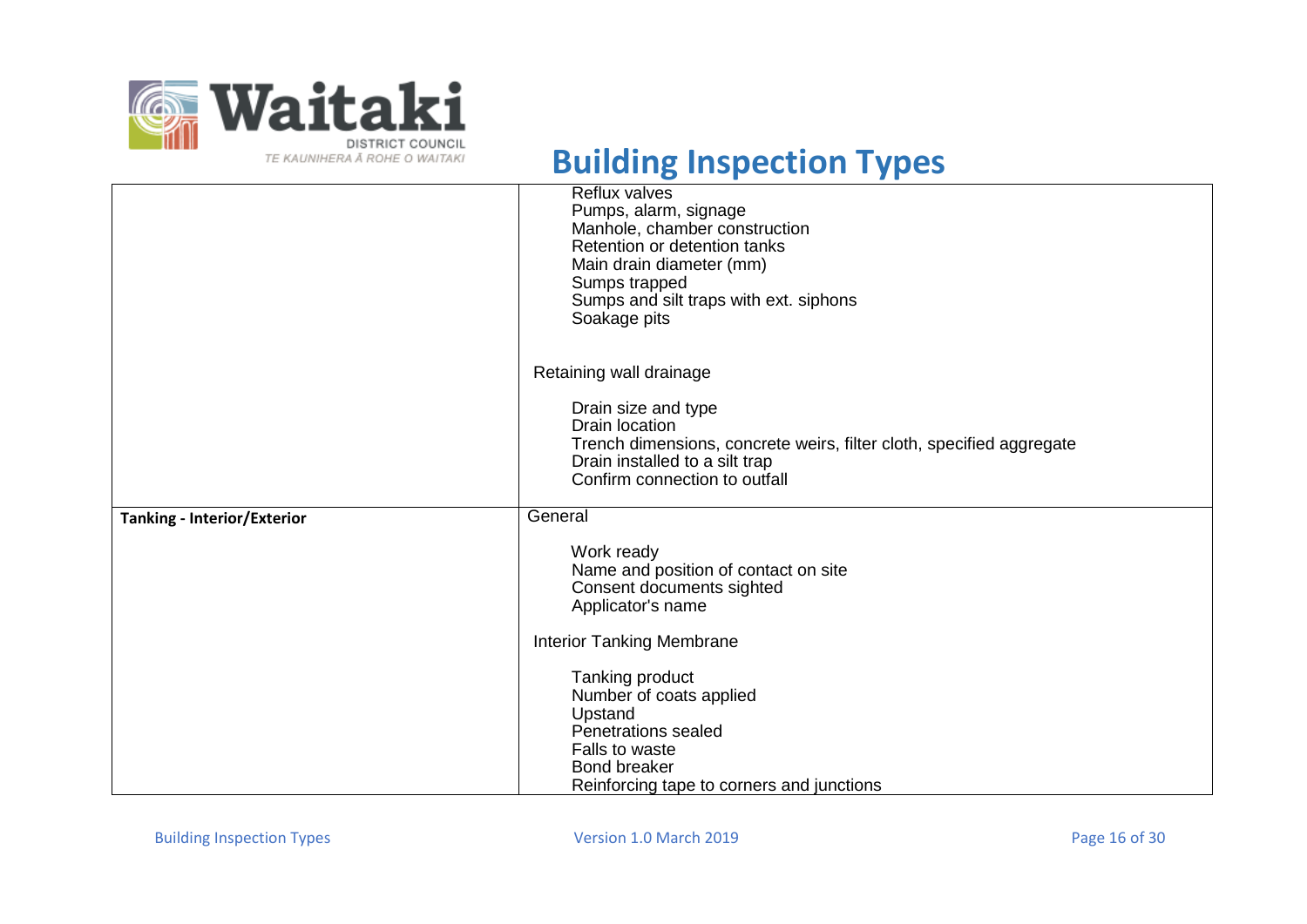

|                        | Slope to soap recesses                                                                                                                                                                                                                                                                                        |
|------------------------|---------------------------------------------------------------------------------------------------------------------------------------------------------------------------------------------------------------------------------------------------------------------------------------------------------------|
|                        | <b>Exterior Tanking Membrane</b>                                                                                                                                                                                                                                                                              |
|                        | Waterproofing applied<br>Penetrations to tanking<br>Number of coats applied<br>Protective sheeting installed<br>Underslab DPM/wall DPM junction<br>Draincoil in place<br>Sleeved in geotextile fabric<br>Documentation<br>Consent approved product used<br>Flood test required<br>Producer statement required |
|                        |                                                                                                                                                                                                                                                                                                               |
| <b>Heating - Solid</b> | General                                                                                                                                                                                                                                                                                                       |
|                        | Work ready<br>Name and position of contact on site<br>Consent documents sighted<br>Installer's name                                                                                                                                                                                                           |
|                        | Solid Fuel Heater                                                                                                                                                                                                                                                                                             |
|                        | <b>Type</b><br>Ceiling plate<br>Seismic restraints<br>Insulated hearth<br>Hearth size<br>Front, side and back clearances<br>Clearance from top of heater to ceiling                                                                                                                                           |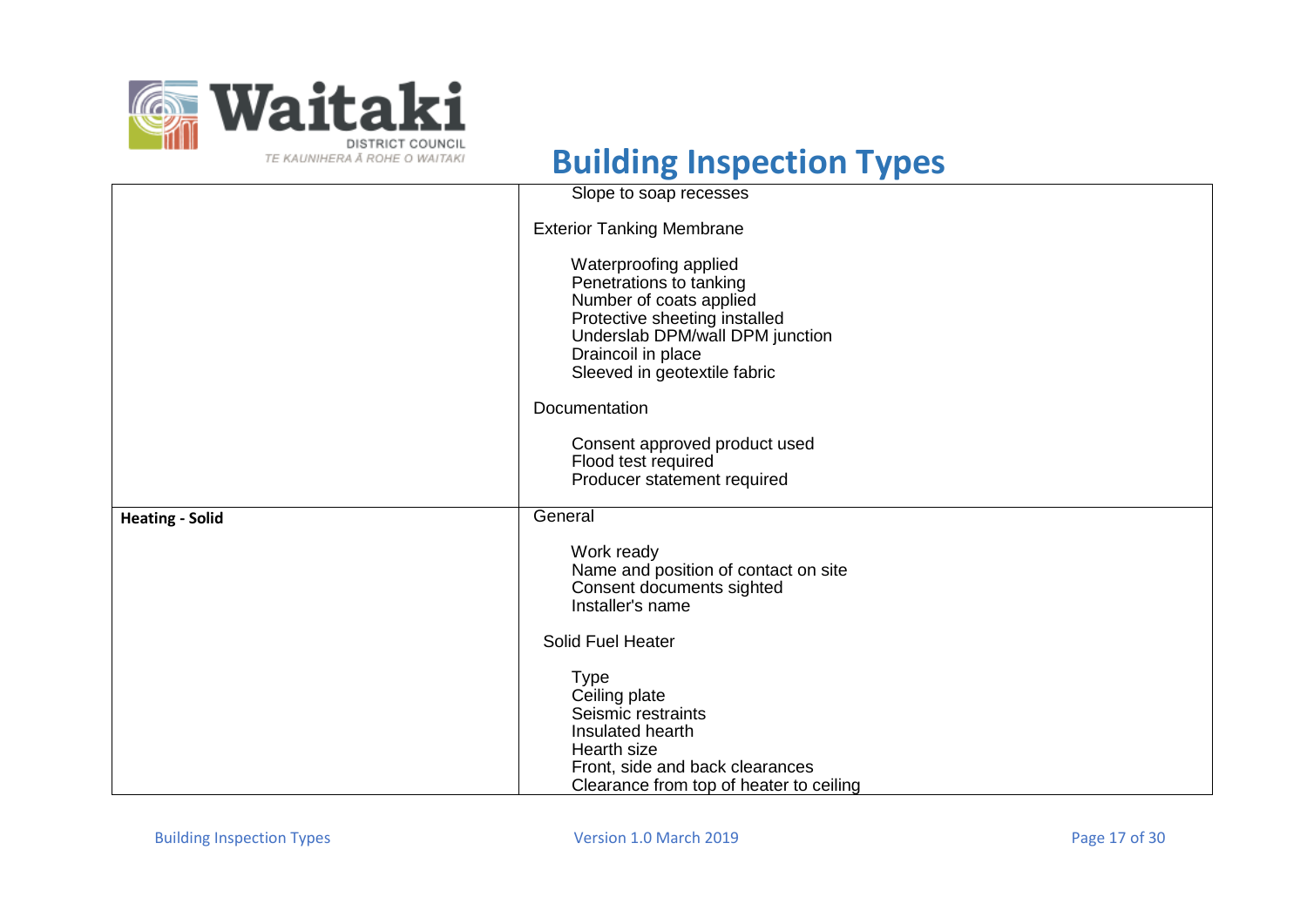

|                                    | Heat reflector<br>Flue fixed to spigot on firebox<br>Wetback pipe size/fall<br>Wetback exhaust<br>Tempering valve<br>Flue support ceiling<br>Flue height<br>Flue flashing<br>Smoke alarms                                          |
|------------------------------------|------------------------------------------------------------------------------------------------------------------------------------------------------------------------------------------------------------------------------------|
| <b>Heater - Liquid</b>             | General                                                                                                                                                                                                                            |
|                                    | Work ready<br>Name and position of contact on site<br>Consent plans sighted<br>Installer's name                                                                                                                                    |
|                                    | <b>Liquid Fuel Heater</b>                                                                                                                                                                                                          |
|                                    | Tank as per approved plans<br>Flue flashing<br>Flue height<br>Clearances<br>Ceiling plate<br>Seismic restraints<br>Fire valve fitted<br>Outside fire valve<br>Heat sensor<br>Fire valve cell<br>Smoke detectors<br>Tempering valve |
| <b>Final - Accessory Buildings</b> | General                                                                                                                                                                                                                            |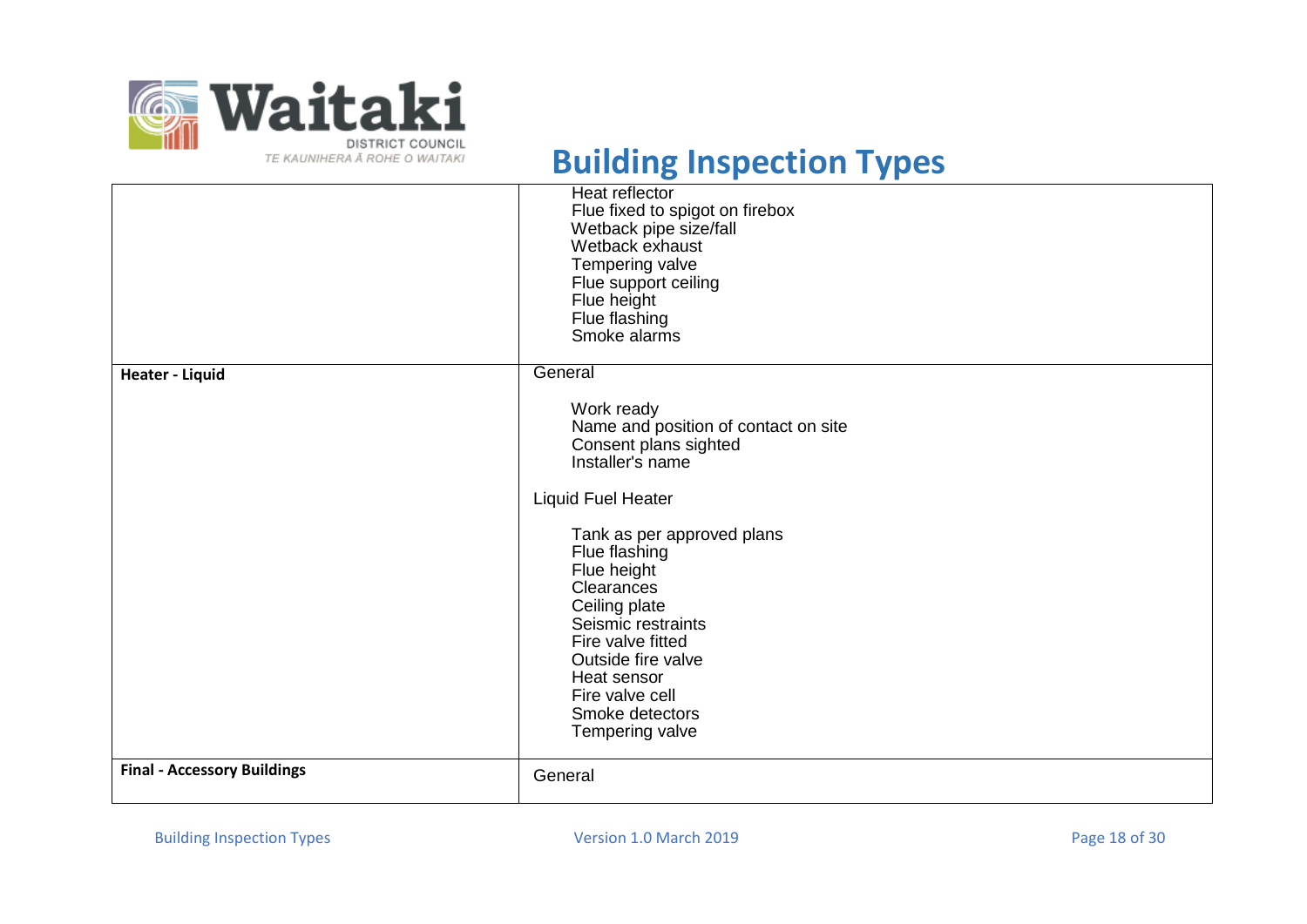

|                            | Work ready                                                      |
|----------------------------|-----------------------------------------------------------------|
|                            | Name and position of contact on site                            |
|                            | Consent documents sighted                                       |
|                            | Crossing or Berm damage                                         |
|                            | Window/door/wall flashings                                      |
|                            | Wall cladding fixing                                            |
|                            | Roof flashings and fixing                                       |
|                            | Downpipes                                                       |
|                            | Ground contours away                                            |
|                            | Cladding clearance to ground<br>Penetrations to cladding sealed |
|                            |                                                                 |
|                            | <b>Retaining walls</b>                                          |
|                            | <b>Barrier</b>                                                  |
|                            | Timber walling                                                  |
|                            | Drainage completed                                              |
|                            |                                                                 |
|                            | Marquee                                                         |
|                            | Siting                                                          |
|                            | <b>Structure</b><br><b>Final exits</b>                          |
|                            | Exit signs                                                      |
|                            | Egress routes                                                   |
|                            | Lighting                                                        |
|                            | <b>Heater</b>                                                   |
|                            | <b>Facilities</b>                                               |
|                            |                                                                 |
| <b>Final - Residential</b> | General                                                         |
|                            | Work ready                                                      |
|                            | Name and position of contact on site                            |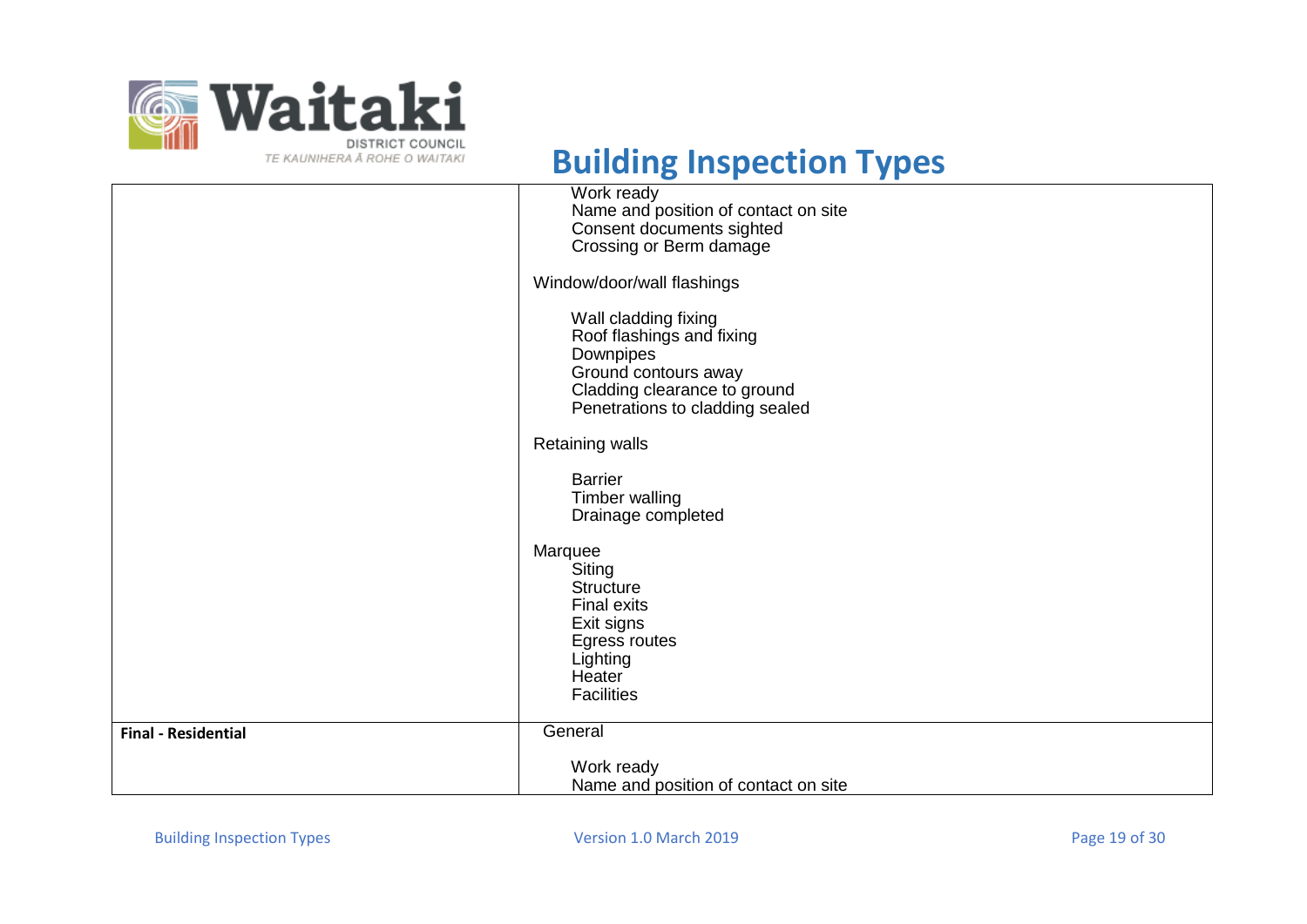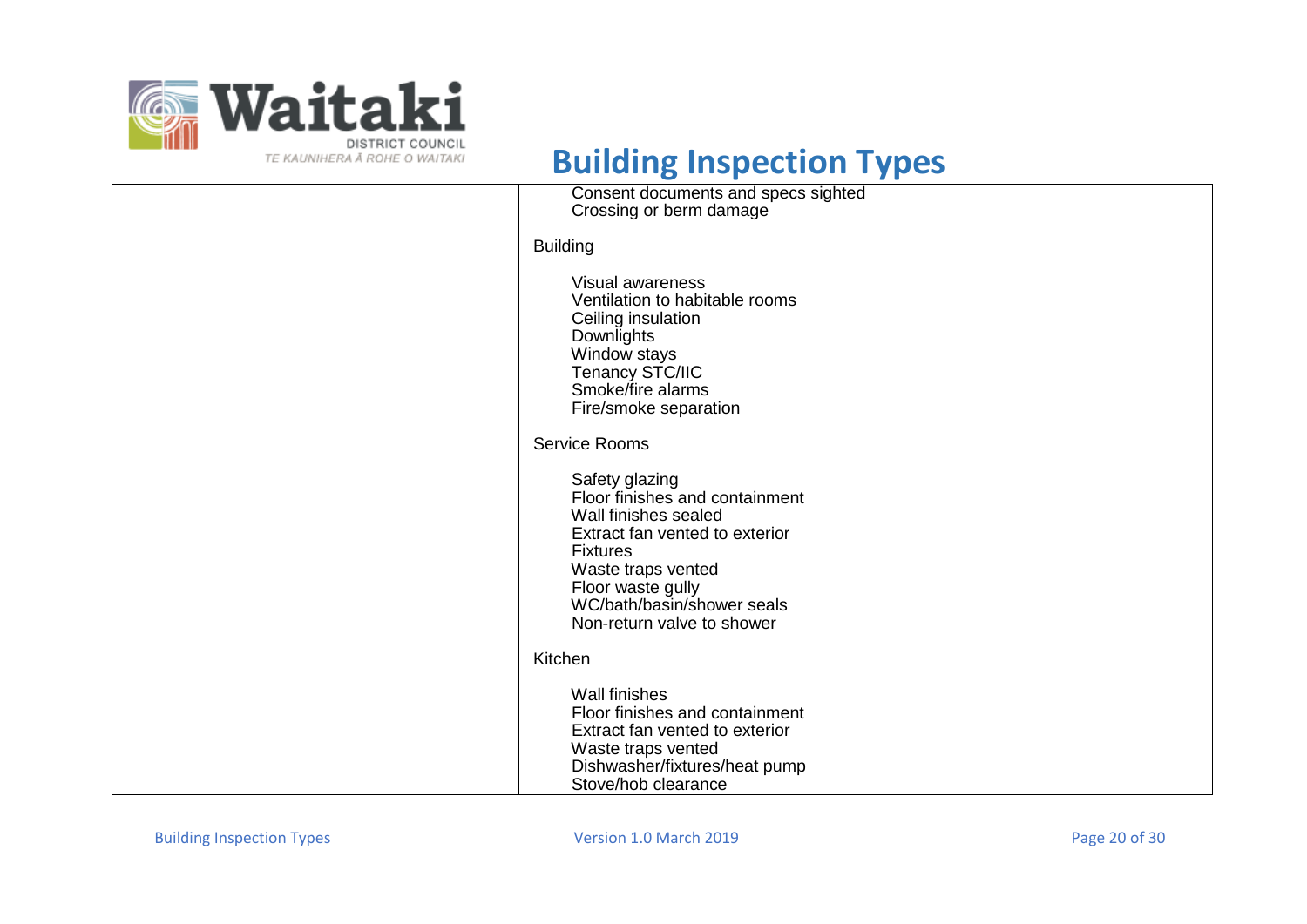

| <b>Hot Water Systems</b><br>Hot water system<br>Seismic restraints<br>Safe tray (tenancy)<br><b>Tundish</b><br>Temperature and C/W exp valve<br>Relief pipe<br>Solar/wetback<br>Open vent                                                                                                                                                                                                                                                      |
|------------------------------------------------------------------------------------------------------------------------------------------------------------------------------------------------------------------------------------------------------------------------------------------------------------------------------------------------------------------------------------------------------------------------------------------------|
| <b>Exterior</b>                                                                                                                                                                                                                                                                                                                                                                                                                                |
| Base ventilation and access<br>Floor clearance<br>Cladding clearance<br>Secondary flow path<br><b>Balustrades</b><br>Handrail<br>Sump - ext. siphon<br>Subsoil drainage<br>Driveway/sealed areas<br>Venting/AAVs<br>Swimming/spa pool<br>Window scribers<br>Flashings<br>Vertical and horizontal control joints<br>Sealed penetrations<br>Veneer top vented<br>Vermin proofing<br>External cladding integrity<br>Haunching of gullies<br>Sumps |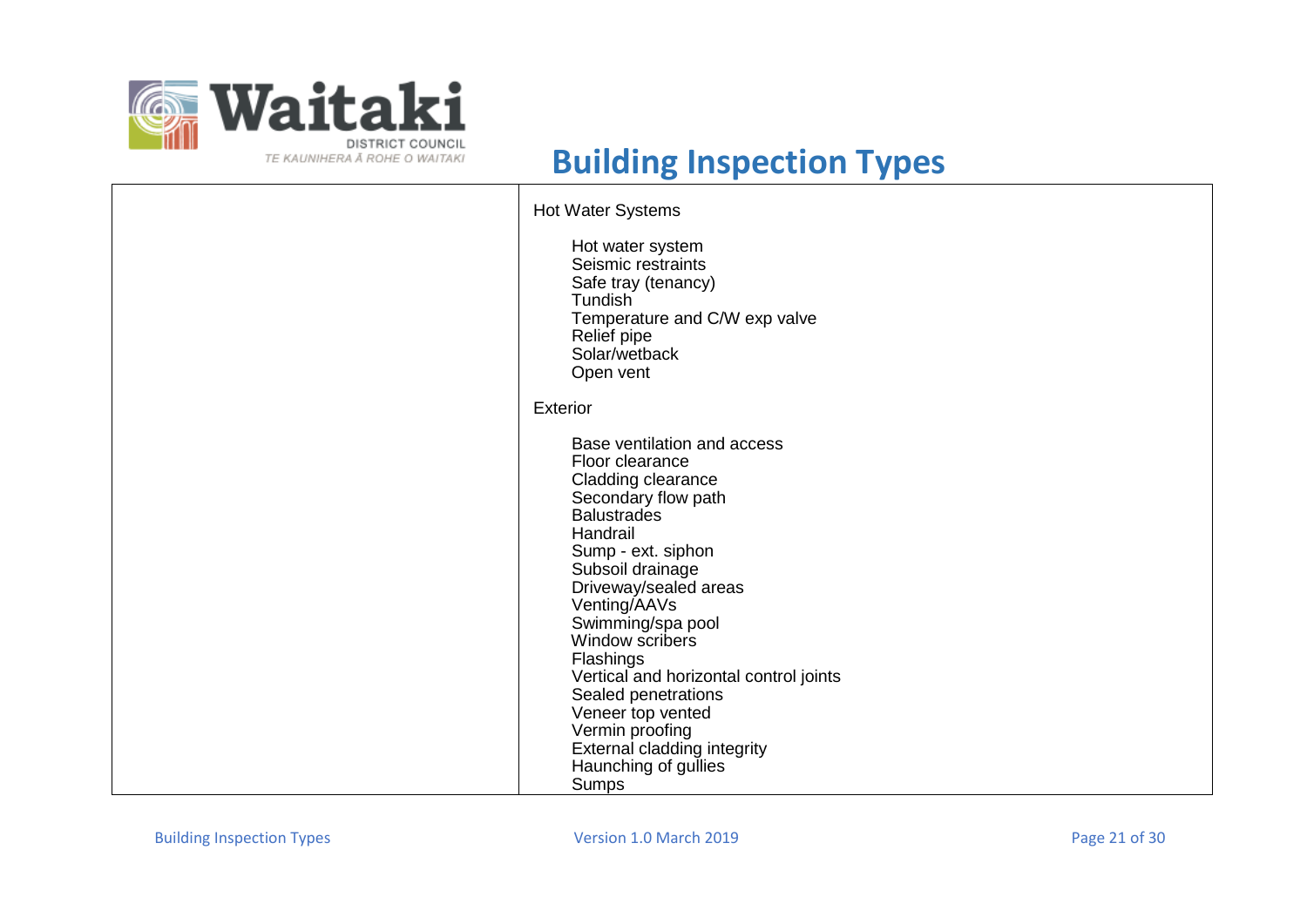

| Vent cowls<br><b>ORG/Reflux valve</b><br>Effluent field/tank<br>Non-return valve/air gap<br>Step down to ground (190mm max)<br>Downpipes/spreaders<br>Gas bottle location                                                                                                                                                        |
|----------------------------------------------------------------------------------------------------------------------------------------------------------------------------------------------------------------------------------------------------------------------------------------------------------------------------------|
| <b>Decks and Balconies</b><br>Step down from interior<br>Outlet drain<br>Overflow drain<br>Waterproof membrane<br><b>Balustrade Height/Handrails</b><br>Timber<br>Downpipes discharging clear of deck<br>Connections<br>Connections type used<br><b>Steps</b><br>Deck slope<br>Deck wash down gap<br>Deck clearance and membrane |
| Garage/Poleshed                                                                                                                                                                                                                                                                                                                  |
| Window/door/wall flashings<br>Wall cladding fixing<br>Roof flashings and fixing<br>Downpipes<br>Ground contours away<br>Cladding clearance to ground                                                                                                                                                                             |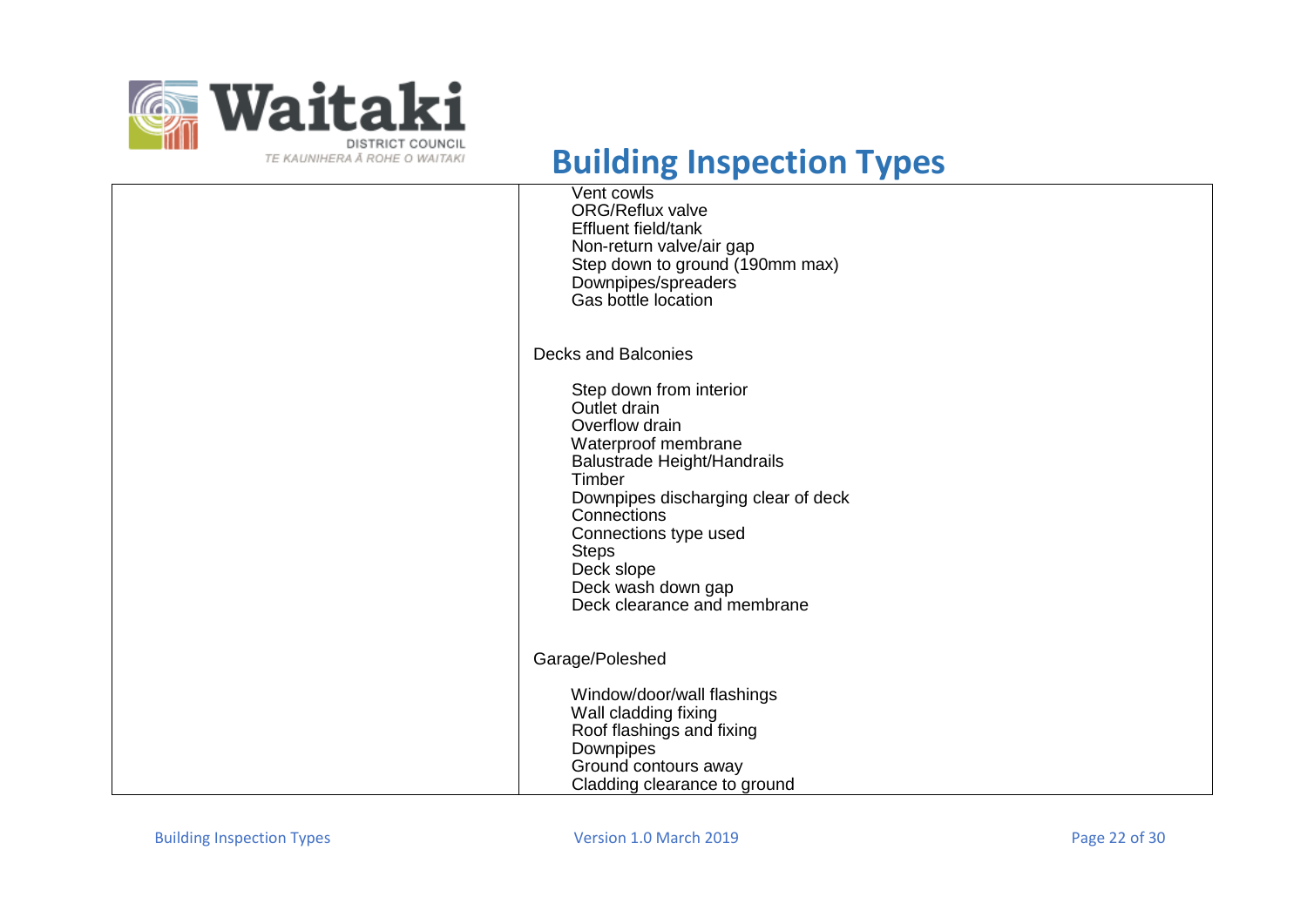

| Penetrations to cladding sealed                                                                                                                                                                                                                                                                                                                                                                                                                                                                           |
|-----------------------------------------------------------------------------------------------------------------------------------------------------------------------------------------------------------------------------------------------------------------------------------------------------------------------------------------------------------------------------------------------------------------------------------------------------------------------------------------------------------|
| <b>Retaining walls</b>                                                                                                                                                                                                                                                                                                                                                                                                                                                                                    |
| <b>Barrier</b><br>Timber walling<br>Drainage completed                                                                                                                                                                                                                                                                                                                                                                                                                                                    |
| General                                                                                                                                                                                                                                                                                                                                                                                                                                                                                                   |
| Work ready<br>Name and position of contact on site<br>Consent documents sighted<br><b>Compliance Schedule</b><br>Certificate of Public Use<br>Exit routes and passive fire protection<br><b>Building Interior</b><br>Tenancy wall FRR<br>Tenancy STC/ICC<br>Natural/artificial light<br>Protection - other property<br>Test warning sounder<br>Locking devices<br>Signage<br><b>Barriers</b><br>FRR safe paths<br>FFR protected paths<br>Final exits<br>Escape travel distance<br>Floor wastes<br>Glazing |
|                                                                                                                                                                                                                                                                                                                                                                                                                                                                                                           |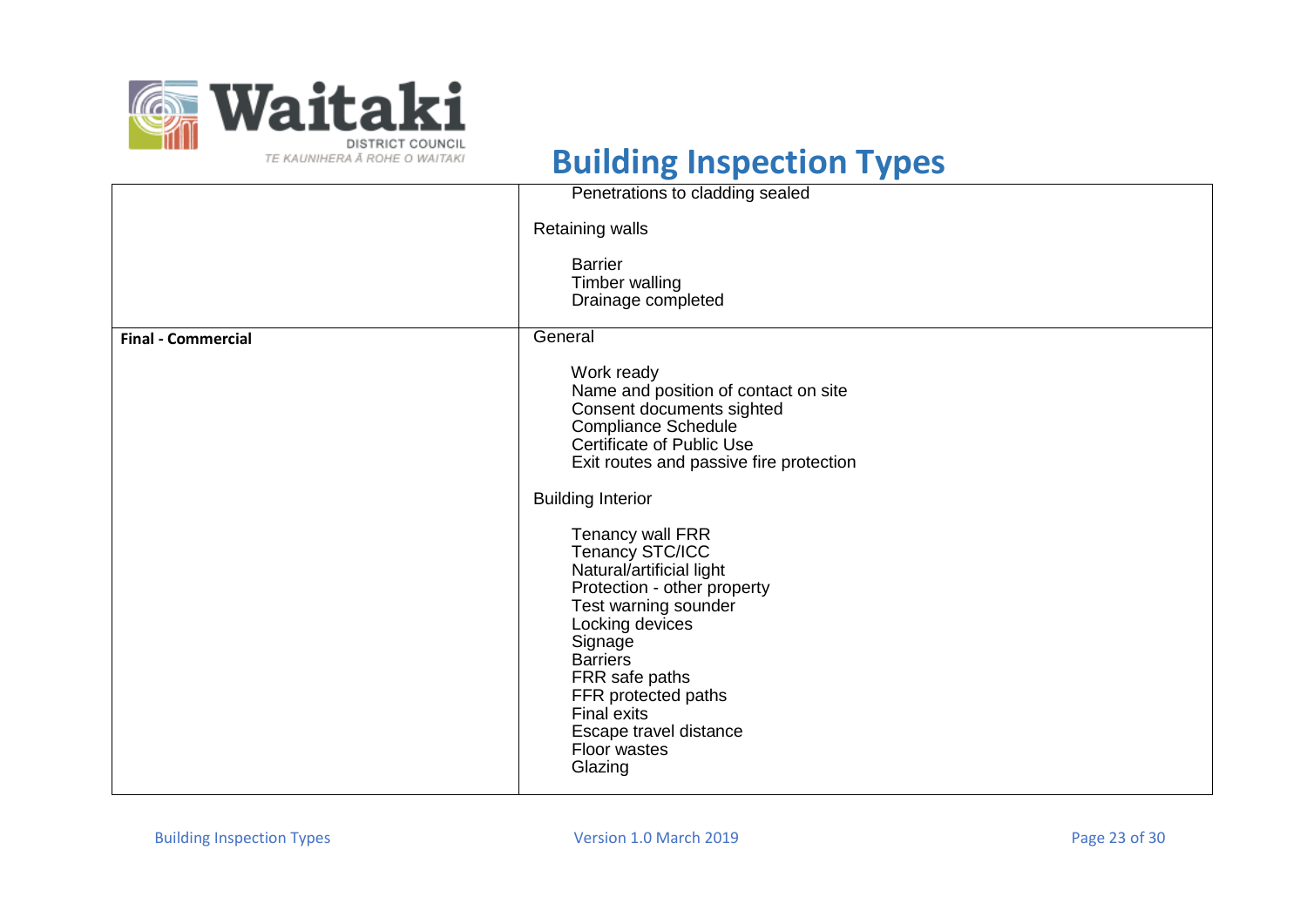

| $\mathbf{r}$ |                                                                                                                                                                                                                                                                                                                                                                                                                                                                                                           |
|--------------|-----------------------------------------------------------------------------------------------------------------------------------------------------------------------------------------------------------------------------------------------------------------------------------------------------------------------------------------------------------------------------------------------------------------------------------------------------------------------------------------------------------|
|              | <b>Building Exterior</b>                                                                                                                                                                                                                                                                                                                                                                                                                                                                                  |
|              | Ground clearances<br>Cladding clearances<br>Flashings correct<br>Penetrations sealed<br>Roof fixed sufficiently<br>Roof penetrations<br>Snow straps/boards<br>Vermin proofing<br>Effluent field/tank<br>S/W discharge location<br>S/W sumps/strip drain<br>Downpipes sizes/fixing<br>Gully heights<br>Terminal vent location and sizing<br>Gas bottle location<br>Weep holds sealed (at gas storage)<br>Veneer top vented<br>Mechanical vents to exterior<br>Duct covers installed<br>Soffit lines sealed |
|              | Hot Water Cylinder                                                                                                                                                                                                                                                                                                                                                                                                                                                                                        |
|              | Seismic restraints<br>Safe tray<br>Tundish<br>Temperature (measure)<br>Tempering valve<br>TPR, Cold water exp. valve<br>Relief pipe                                                                                                                                                                                                                                                                                                                                                                       |
|              | Kitchen                                                                                                                                                                                                                                                                                                                                                                                                                                                                                                   |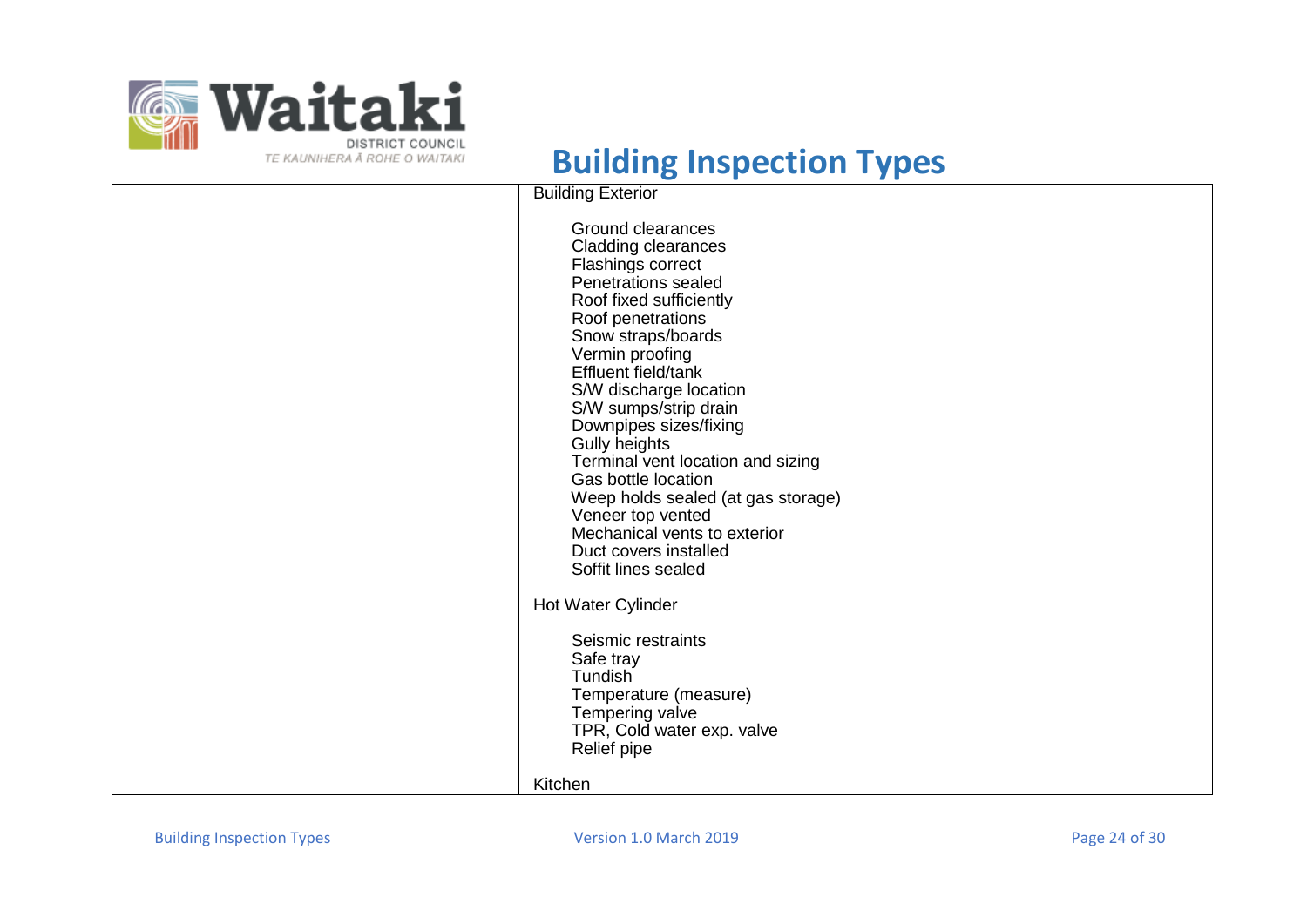

| <b>Wall finishes</b><br>Floor finishes and containment<br>Extract fan vented to exterior<br>Waste traps vented<br>Stove/hob clearance                                                                                                                                                        |
|----------------------------------------------------------------------------------------------------------------------------------------------------------------------------------------------------------------------------------------------------------------------------------------------|
| <b>Bathrooms</b>                                                                                                                                                                                                                                                                             |
| Accessible toilet<br>Safety glazing<br>Wall finishes sealed<br>Floor finishes and containment<br>Extract fan vented to exterior<br>Waste traps vented<br>Floor waste gully<br>Accessible door<br>WC/bath/basin/shower seals<br>Accessible basin clearance<br>Accessible toilet height        |
| Accessibility                                                                                                                                                                                                                                                                                |
| Accessible car park signage<br>Accessible car park<br>Accessible car park accessible ramps/stairs<br><b>Handrails</b><br>Vision strip to glazing<br>Thresholds<br>Doors closers/hardware<br>Accessible route<br>Int. Symbol of Access (ISA)<br>Door swing direction<br>Floor slip resistance |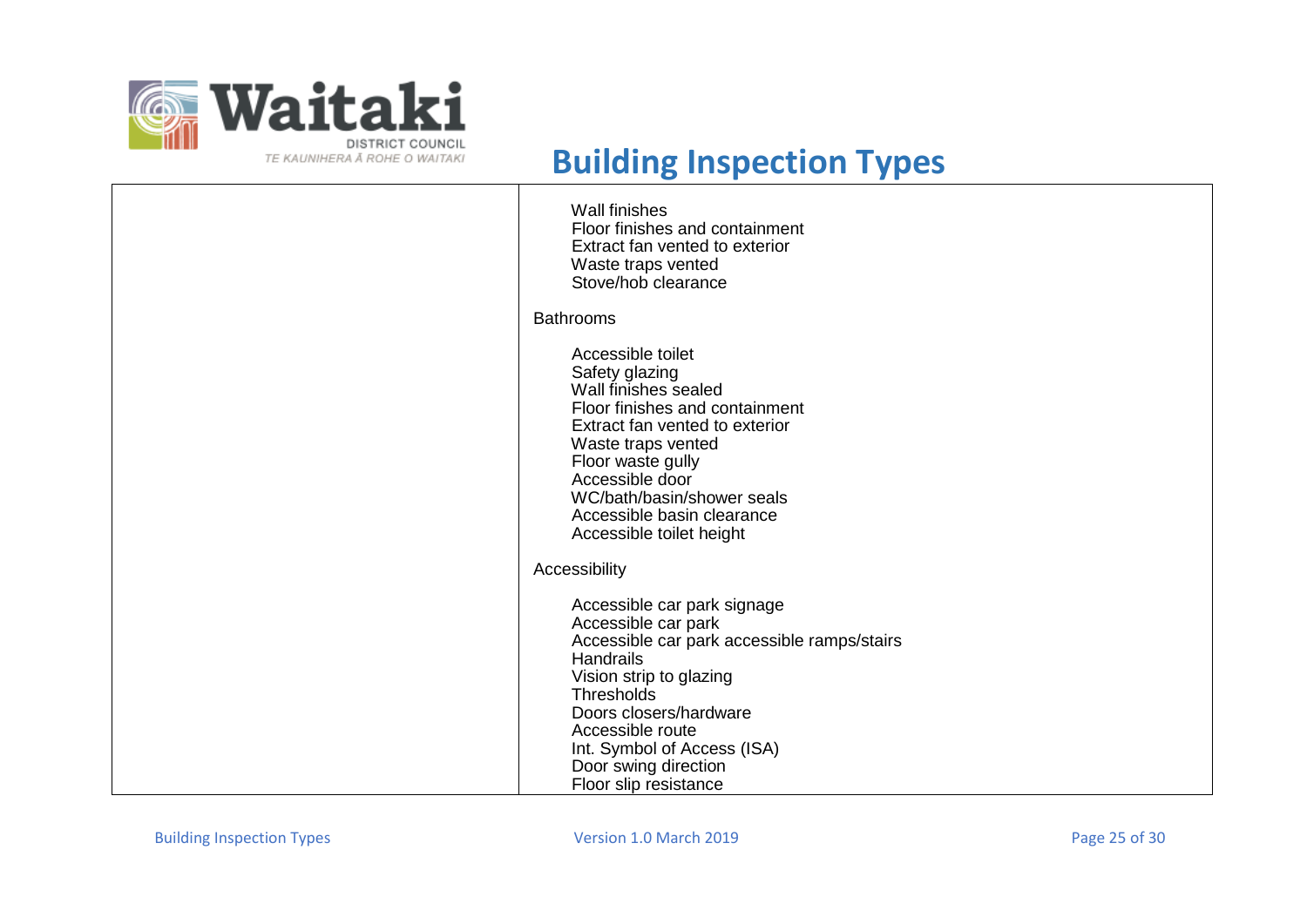

|                      | <b>Accessible facilities</b>                                                                                                                                                                                                                                        |
|----------------------|---------------------------------------------------------------------------------------------------------------------------------------------------------------------------------------------------------------------------------------------------------------------|
|                      | <b>Specified Systems</b>                                                                                                                                                                                                                                            |
|                      | Warning system<br>Call points<br>Detection and sounders<br><b>Emergency lighting</b><br>Auto doors and hold open devices<br>Back flow prevention<br>Lifts<br><b>HVAC</b><br><b>Final exits</b><br>Fire/smoke doors (door tags)<br>Fire collars on pipework<br>Signs |
| <b>Swimming Pool</b> | General                                                                                                                                                                                                                                                             |
|                      | Work ready<br>Name and position of contact on site<br>Consent documents sighted                                                                                                                                                                                     |
|                      | Fencing                                                                                                                                                                                                                                                             |
|                      | <b>Type</b><br>Height<br>External climbable features<br>Internal rails<br><b>External rails</b>                                                                                                                                                                     |
|                      | Openings                                                                                                                                                                                                                                                            |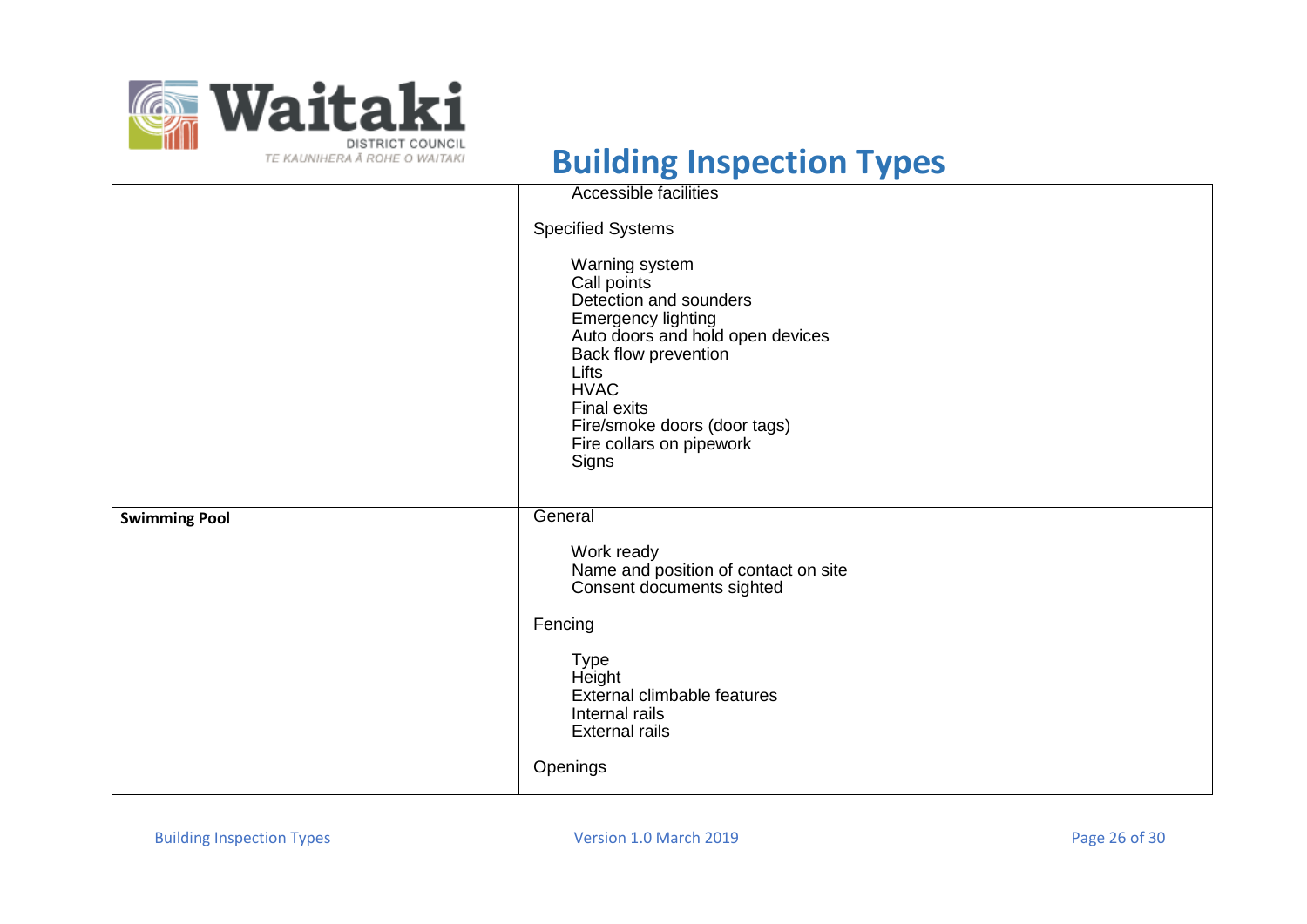

| Max vertical opening<br>Max horizontal opening<br>Max mesh/trellis opening size<br>Fence base/ground clearance<br>Number of gates<br>Height of gates<br>Opening out (from pool)<br>Self-closing |
|-------------------------------------------------------------------------------------------------------------------------------------------------------------------------------------------------|
| <b>Gate Latching</b>                                                                                                                                                                            |
| Self-latching<br>Latching secure<br>Height of latch<br>Doors                                                                                                                                    |
| <b>Doors</b><br>Inward opening<br>Self-closing<br>Self-latching<br>Latching secure<br>Height of latch<br>Appropriate signage                                                                    |
| Windows                                                                                                                                                                                         |
| Number of windows<br>Sill heights                                                                                                                                                               |
| Completion                                                                                                                                                                                      |
| <b>Backflow prevention</b>                                                                                                                                                                      |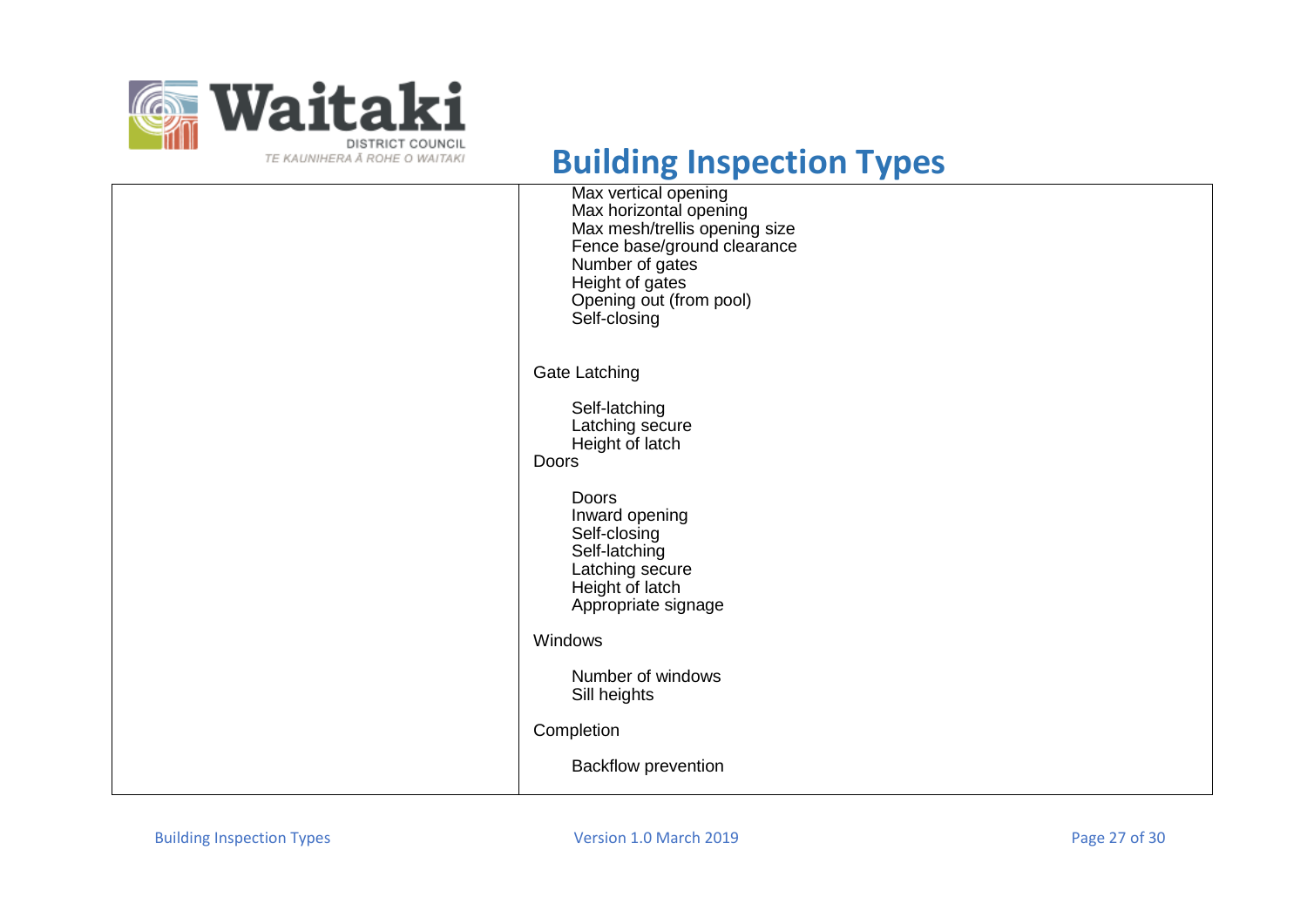

| <b>CPU</b>  | General                                                                                                                                                                                                                                                  |
|-------------|----------------------------------------------------------------------------------------------------------------------------------------------------------------------------------------------------------------------------------------------------------|
|             | Work ready<br>Name and position of contact on site<br>Consent documents sighted                                                                                                                                                                          |
|             | Scope of occupancy                                                                                                                                                                                                                                       |
|             | Plans identifying areas to be used by the Public and continuing construction<br>Hoardings/Fences/Screens<br>Accessible features<br>Protection from overhead work<br><b>Traffic control</b><br>Dust prevention<br>Life safety features operation in areas |
|             | Fire alarm<br>Sounders, Call points<br>Means of escape<br>Signage<br><b>Sprinklers</b><br><b>Emergency lighting</b><br><b>Barriers</b>                                                                                                                   |
| <b>BWOF</b> | <b>BWoF</b> display                                                                                                                                                                                                                                      |
|             | BWoF complies with Form 12<br><b>BWoF completed correctly</b><br>Documents stored according to BWoF<br>Owner inspections recorded<br>IQP inspections recorded<br>Annual inspections<br>Compliance Schedule lists all specified systems                   |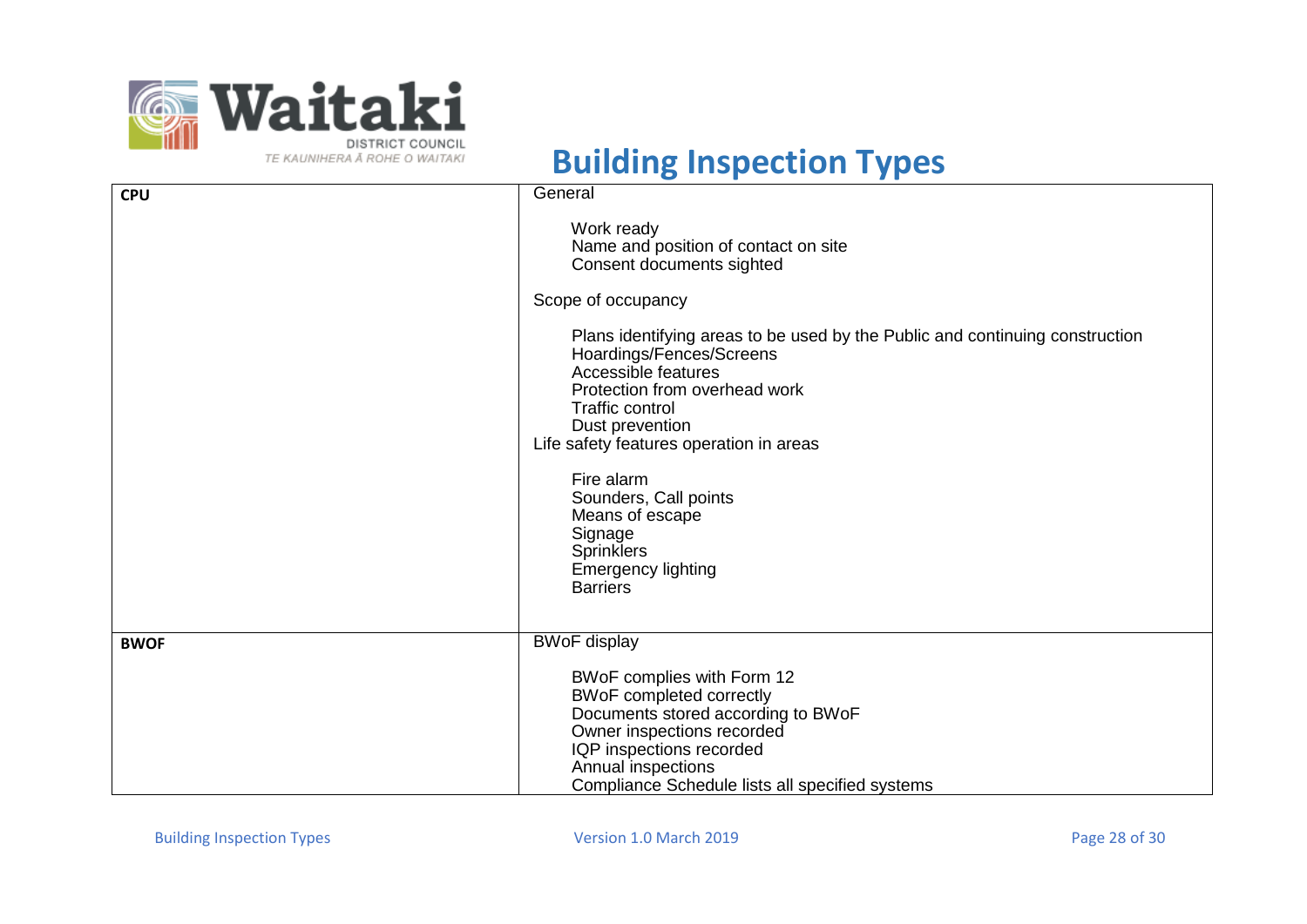

|            | Form 12A coverage                                                                  |
|------------|------------------------------------------------------------------------------------|
|            | Other comments                                                                     |
|            |                                                                                    |
|            | Specified systems onsite                                                           |
|            |                                                                                    |
|            |                                                                                    |
|            | SS1 Automatic systems for fire suppression (for example, sprinkler systems)        |
|            | SS2 Automatic or manual emergency warning systems for fire or other dangers        |
|            | SS3 Electromagnetic or automatic doors or windows                                  |
|            | SS4 Emergency lighting systems                                                     |
|            | SS5 Escape route pressurisation systems                                            |
|            | SS6 Riser mains for use by fire services                                           |
|            | SS7 Automatic back-flow preventers connected to a potable water supply             |
|            | SS8 Lifts, escalators, travelators, or other systems for moving people or goods    |
|            | within buildings                                                                   |
|            | SS9 Mechanical ventilation or air conditioning systems                             |
|            | SS10 Building maintenance units providing access to exterior and interior walls of |
|            | building                                                                           |
|            | SS11 Laboratory fume cupboards                                                     |
|            | SS12 Audio loops or other assistive listening systems                              |
|            | SS13 Smoke control systems                                                         |
|            | SS14 Emergency power systems for, or signs relating to, a system or feature        |
|            | specified in any of clauses 1 to 13                                                |
|            | SS15 select the following relevant systems and note type and location              |
| <b>COA</b> | General                                                                            |
|            | Work ready                                                                         |
|            | Name and position of contact on site                                               |
|            |                                                                                    |
|            | <b>B1 Structure</b>                                                                |
|            | <b>B2 Durability</b>                                                               |
|            | C2 Prevention of fire occurring                                                    |
|            | C3 Fires affecting areas beyond the fire source                                    |
|            | C4 Movement to a place of safety                                                   |
|            | C5 Access and safety for firefighting operations                                   |